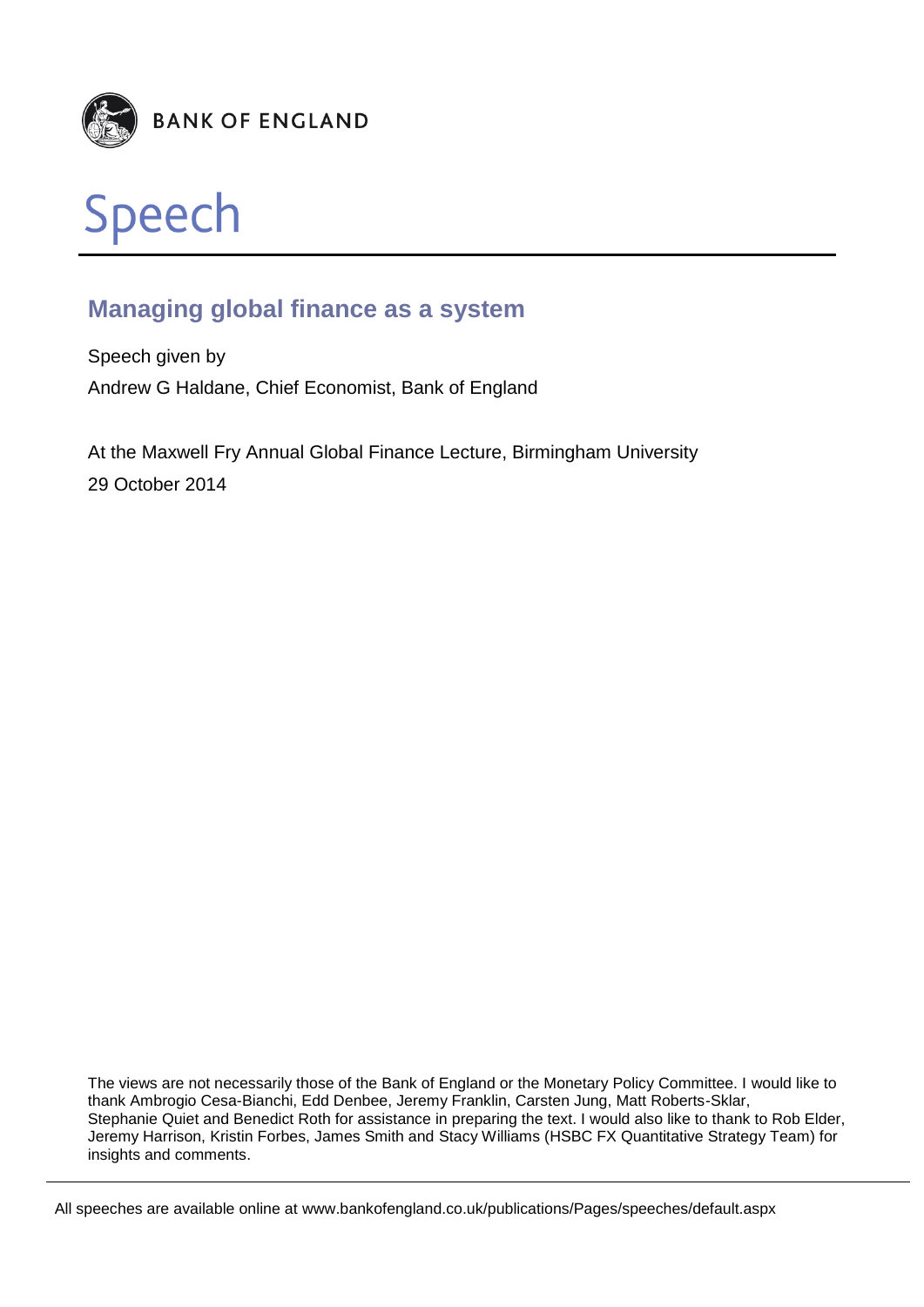It is a great honour to be giving this year's Maxwell Fry Global Finance Lecture. Max was a tremendous colleague, both during his time here at Birmingham University and as Director of the Centre for Central Banking Studies at the Bank of England.

Max also had a rare gift. Through his exceptionally rich academic and public policy career, he was able to integrate the insights from disciplines which all too rarely communicated – monetary theory and central bank practice, advanced and emerging market experience, financial markets dynamics and mainstream macro-economics.

The global financial crisis could not have provided a clearer demonstration of the benefits of combining these insights. Without them, it would have been impossible to make sense of the chaotic dynamics of global economies and financial systems at the time. In other words, nothing could have provided a better case study of the importance of Max's work than the crisis.

And it is lessons from the global financial crisis with which I want to begin. These are of course many and varied. But among the most important is also perhaps the simplest: to safeguard against systemic risk, the financial system needs to be managed as *a system* (Haldane (2009)). As put, this statement seems rather obvious, perhaps even tautological.

Yet, pre-crisis, it was far from obvious. The orthodoxy then was that safeguarding individual financial firms was a necessary and sufficient condition for system-wide stability. This was the financial stability equivalent of the English aphorism: "look after the pennies and the pounds will look after themselves". And so it appeared during the long pre-crisis period of stable growth and stable banks - the "Great Moderation" (Bernanke (2004)).

The crisis has rewritten that orthodoxy. It revealed that the safety of individual banks was neither a necessary nor sufficient condition for systemic stability. Not necessary because, in any well-functioning system, individual banks can and should fail. Not sufficient because, in an integrated web, the chain is only as strong as its weakest link.

In focussing on individual banks, policymakers had been, to coin another English aphorism, "penny-wise but pound-foolish". That is why Great Moderation gave way to Great Recession (Gai and Kapadia (2010)). That is why systemic risk entered the public lexicon. And that is why financial regulation has, in the period since, been fundamentally re-oriented towards the monitoring and management of systemic risk.

Interestingly, that lesson would have come as no surprise to anyone familiar with dynamic, integrated networks *outside* of the world of finance. Assessing the stability of almost any network known to man – whether natural, physical, social or economic – relies upon a system-wide assessment. And protection mechanisms for this system need to be calibrated to system-wide characteristics (Goldin and Mariathasan (2014)). Financial webs are no exception. The history of financial crises suggests they may be closer to the rule.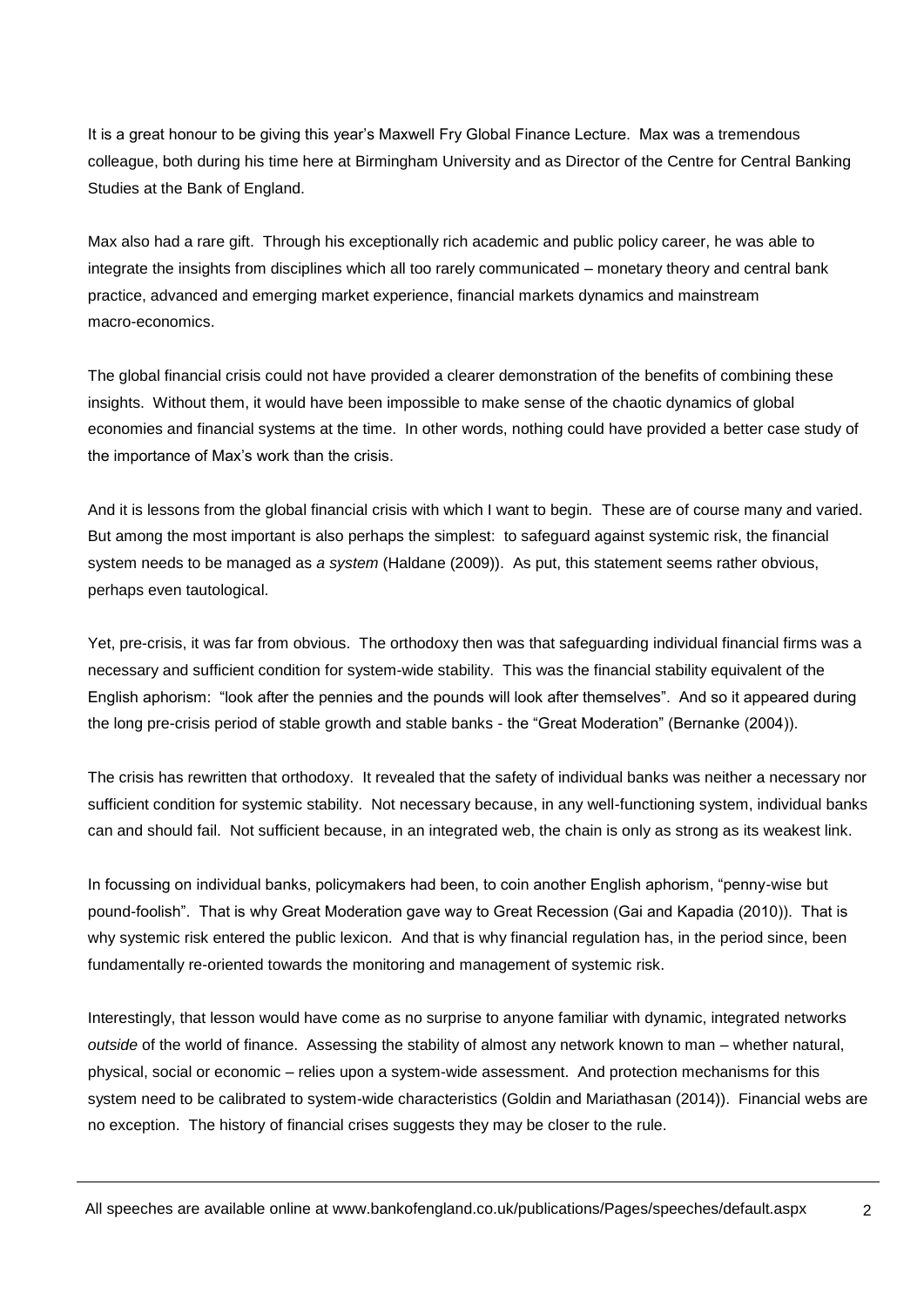This new orthodoxy has framed the post-crisis regulatory reform agenda. It is why so-called macro-prudential policy has risen in prominence. It is why the world's most inter-connected banks will in future be required to run with extra capital and liquidity. It is why OTC derivatives will in future be centrally traded and cleared. And it is why resolution of the world's largest, cross-border banks has become such a priority. For the global banking system we now have a blueprint, an emerging new set of international rules of the road.

Yet if instead of banks we consider the financial fortunes of countries; if instead of inter-bank exposures we consider cross-border flows of capital; and if instead of international banking regulation we consider the international monetary system, it is far from clear that lessons have been learned, much less that the international rules of that road have been reformed.

Arguably, the rules of the road for this system have failed to keep pace with the growing scale and complexity of global financial flows. It is for this reason that some have called the international monetary system a "non-system" or "anti-system" (Truman (2012) and De Larosiere (2014)) - a system whose shape and scale has outgrown its architecture.

I want to discuss these developments and their public policy implications. I first discuss the historical evolution of the international monetary network, including the remarkable recent surge in financial globalisation. I then discuss why financial globalisation can be double-edged from a stability perspective. Finally, I consider steps to strengthen the international architecture, to better manage global finance as a system.

#### **The historical evolution in global finance**

It is fascinating to track how global financial integration has evolved over the past century. One way of gauging that is by looking at measured stocks of external asset and liabilities - the cumulative consequences of past cross-border capital flows (and valuation changes). Charts 1 and 2 plot world gross external assets, measured relative to world GDP, over the past 140 years. As a comparison, world trade relative to world GDP is also shown.

Global integration of trade and finance has followed roughly similar patterns. Both rose prior to World War I during the heyday of the classical Gold Standard, when trade and capital liberalisation were last at their peak. Both then fell during the interwar years, as national protectionism led to trade and financial barriers being erected. Then, from around 1960 onwards, trade and finance once more began to rise due to the lifting of restrictions on cross-border trade and capital flows (Broadbent (2014)).

Despite this close historical correlation, the undulations in global finance are far greater than those in world trade. In 1960, global finance was around one third of its value in 1914, measured relative to world GDP. By 2010, it had risen to three times its value in 1914. Put differently, in 1980 global trade and global finance were on a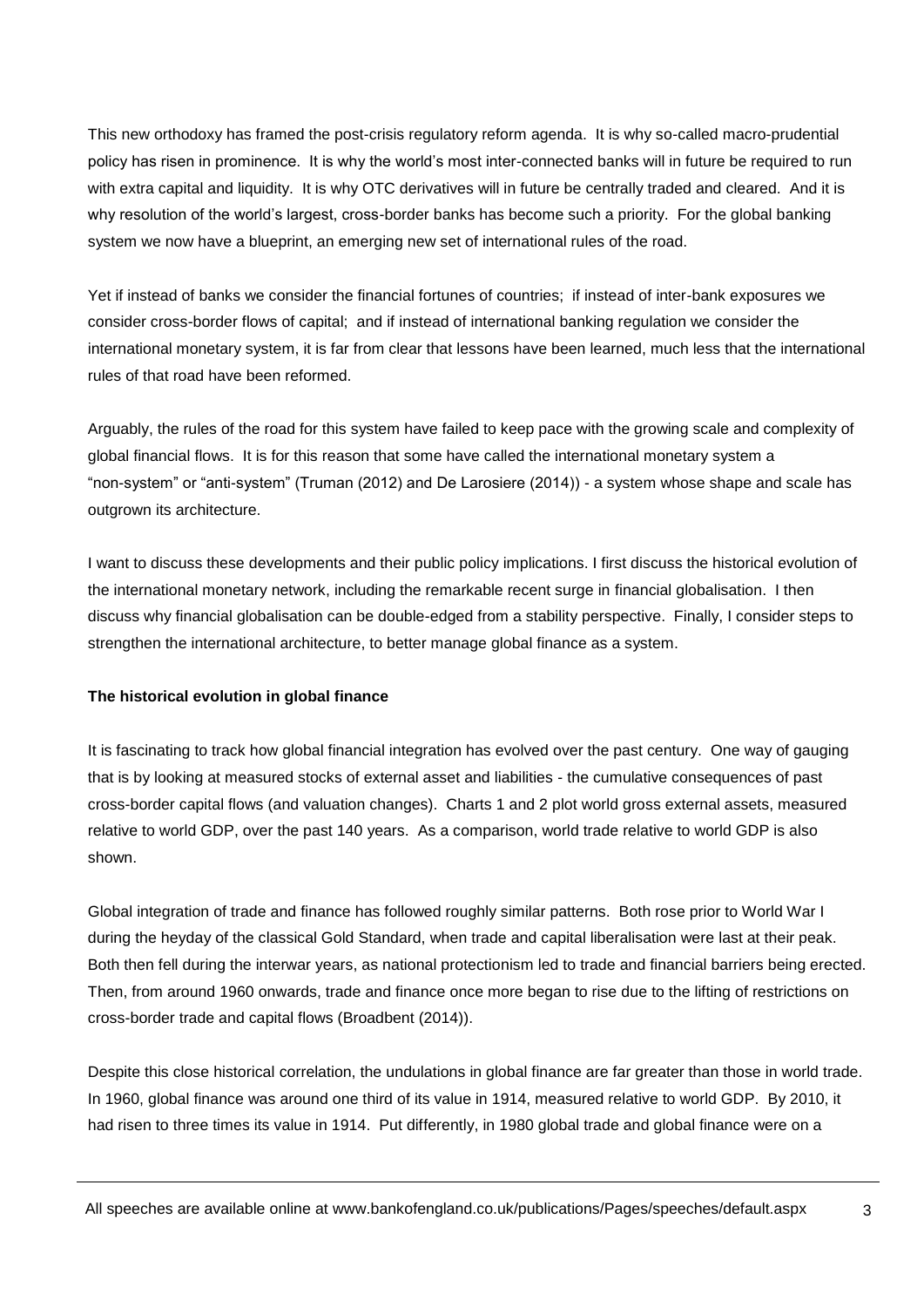broadly equal footing, at around a quarter of world GDP. By 2010, global finance was nine times global trade. At the same time world trade has flat-lined, global finance has come of age.

Today, cross-border stocks of capital are almost certainly larger than at any time in human history. We have hit a new high-water mark. The same is probably true of cross-border flows of goods and services and is most certainly true of cross-border flows of information (Haldane (2013)). We are accustomed to talking of the information technology revolution. Yet the revolution in global finance has in some respects been every bit as striking.

While these trends tell us something about *relative* patterns of global interconnection, they leave unanswered the question of whether global finance is a truly integrated network. To gauge that, consider an alternative measure of global capital market integration – the correlation between national saving and investment rates. From Feldstein and Horioka (1980), we know that this correlation provides a proxy for capital market integration.

For example, a savings/investment correlation of one indicates a closed capital account: all domestic investment needs to be fully financed from domestic saving. At a global level, this would signify something close to global financial autarky. By contrast, a correlation of zero implies that domestic investment can be fully financed on global capital markets. This would signal something close to perfect capital market integration. So saving/investment correlations of zero and one define the outer limits of global capital market integration.

Chart 3 plots this correlation coefficient over the same 140-year period shown in Chart 1. Broadly-speaking, the two series track one another fairly closely. But Chart 3 now allows us to say things about the *absolute* degree of capital market integration. And what a roller-coaster ride it has been. During the first period, from around 1880 up until the Great Depression, global financial integration sat roughly mid-way between its outer limits. Integration was high-ish, but far from perfect.

For around a fifty year period, from the 1930s through to the 1980s, global finance then went into hibernation. The Feldstein/Horioka coefficient skirted one for large parts of this period. The global financial system operated as anything but a system. Indeed, it was this which prompted Feldstein and Horioka in the early 1980s to present the "puzzle" of still-low levels of capital market integration.

Yet at pretty much precisely the point this puzzle was being identified, it began to disappear. Correlations quickly moved from close to unity in the early 1980s to close to zero by the start of the 21<sup>st</sup> century. This was an astonishingly rapid evolution from a world close to financial autarky to one close to financial nirvana. In the light of the crisis, measured levels of global capital market integration have fallen somewhat. But they remain at higher levels than at any point in history.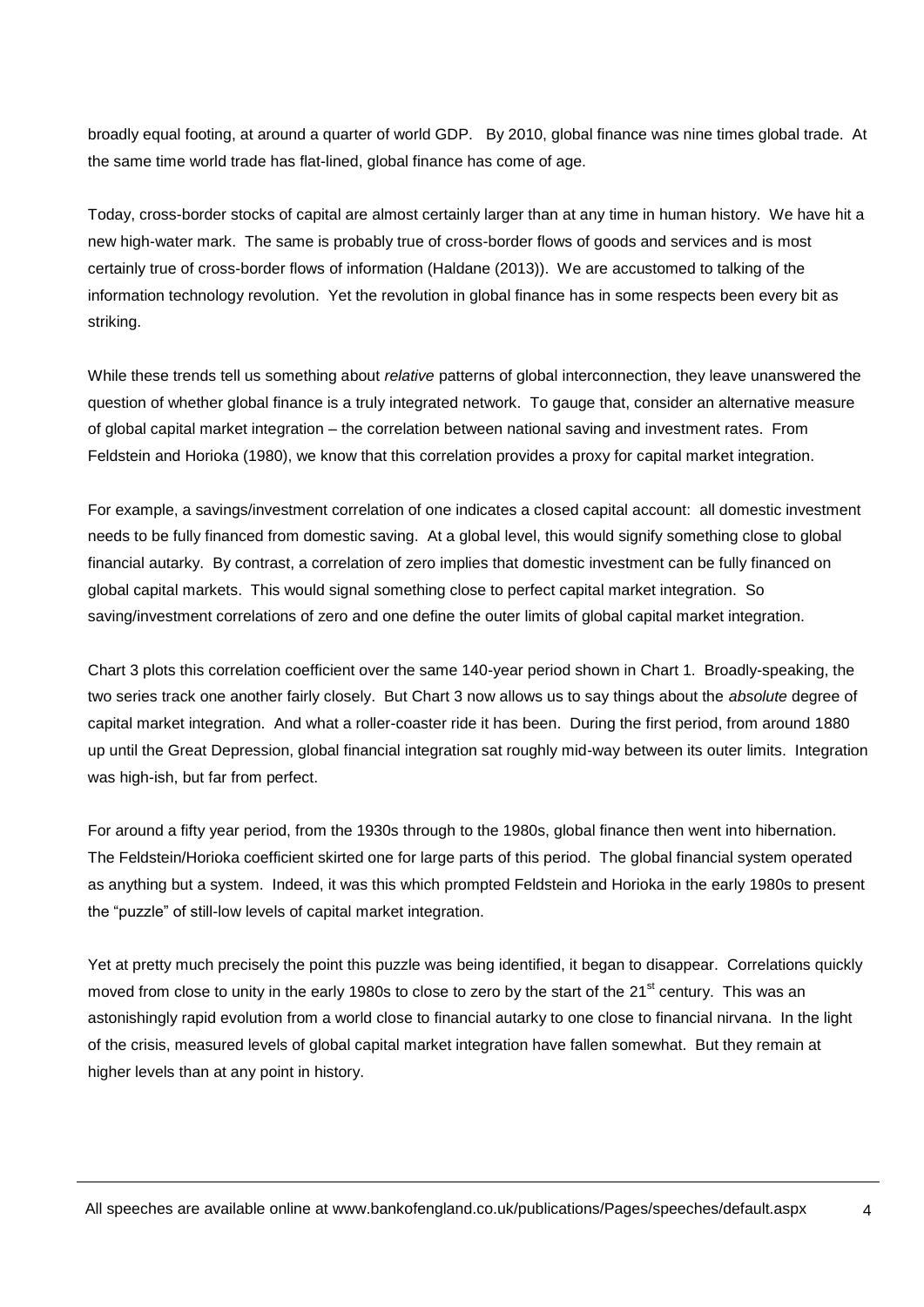Overall, then, the picture is clear. For much of the 20<sup>th</sup> century, global finance was more patchwork than network. But the past thirty years have seen that picture change spectacularly. Today, global finance is a well-connected network, a tightly-woven and tangled web, a genuine system.

#### **The double-edged nature of financial integration**

So what are the implications of this increase in global financial integration? There have been large numbers of studies exploring the growth and welfare implications of these trends, using cross-country and time-series evidence (Rey (2013)). This evidence paints, at best, a mixed picture. While capital integration ought to enhance international risk-sharing, there is surprisingly little evidence of this having conferred macro-economic benefits – and some of it having imposed costs.

For some economists, this is a perplexing and contentious conclusion. It is made all the more so by the fact that the evidence on global trade integration points overwhelmingly towards positive effects (Kose et al (2009) and Berg and Krueger (2003)). Yet, outside of economics and finance, this conclusion would be far less perplexing and contentious.

For many other disciplines, it is well-known that the increased integration of a network can be double-edged from a stability perspective (Watts (2002), Haldane and May (2011)): whether it is physical networks, like utility grids; or natural networks, like eco-systems; or social networks, like the world wide web. The logic is straightforward.

Within limits, connectivity acts as a shock-absorber. Links in the system act as a mutual insurance device, helping distribute and disperse risk. These systems are then "robust" to shocks. But when shocks are sufficiently large, connectivity may instead serve as a shock-transmitter. Risk-sharing becomes risk-spreading. Links in the system act as a mutual incendiary device, amplifying risk. These systems are then also "fragile".

So connected systems tend simultaneously to be both stable and unstable, calm and turbulent, robust-yet-fragile (Acemoglu et al (2013), Gai and Kapadia (2010)). In other words, integration can be double-edged. It generates a world with instances of more frequent and/or larger dislocations. In short, what is true of natural, physical and social systems is also true of global economic and financial systems.

To illustrate that, consider Chart 4. This shows the results of a simulation of a hypothetical financial network of firms. These have differing levels of financial strength, measured on the x-axis. Think of this as a country's level of official reserves or a bank's level of liquid assets. On the z-axis is a measure of network interconnectivity – the scale of cross-border assets or interbank exposures. Finally, on the y-axis is a measure of systemic risk – the incidence of default across the network, whether of countries or banks.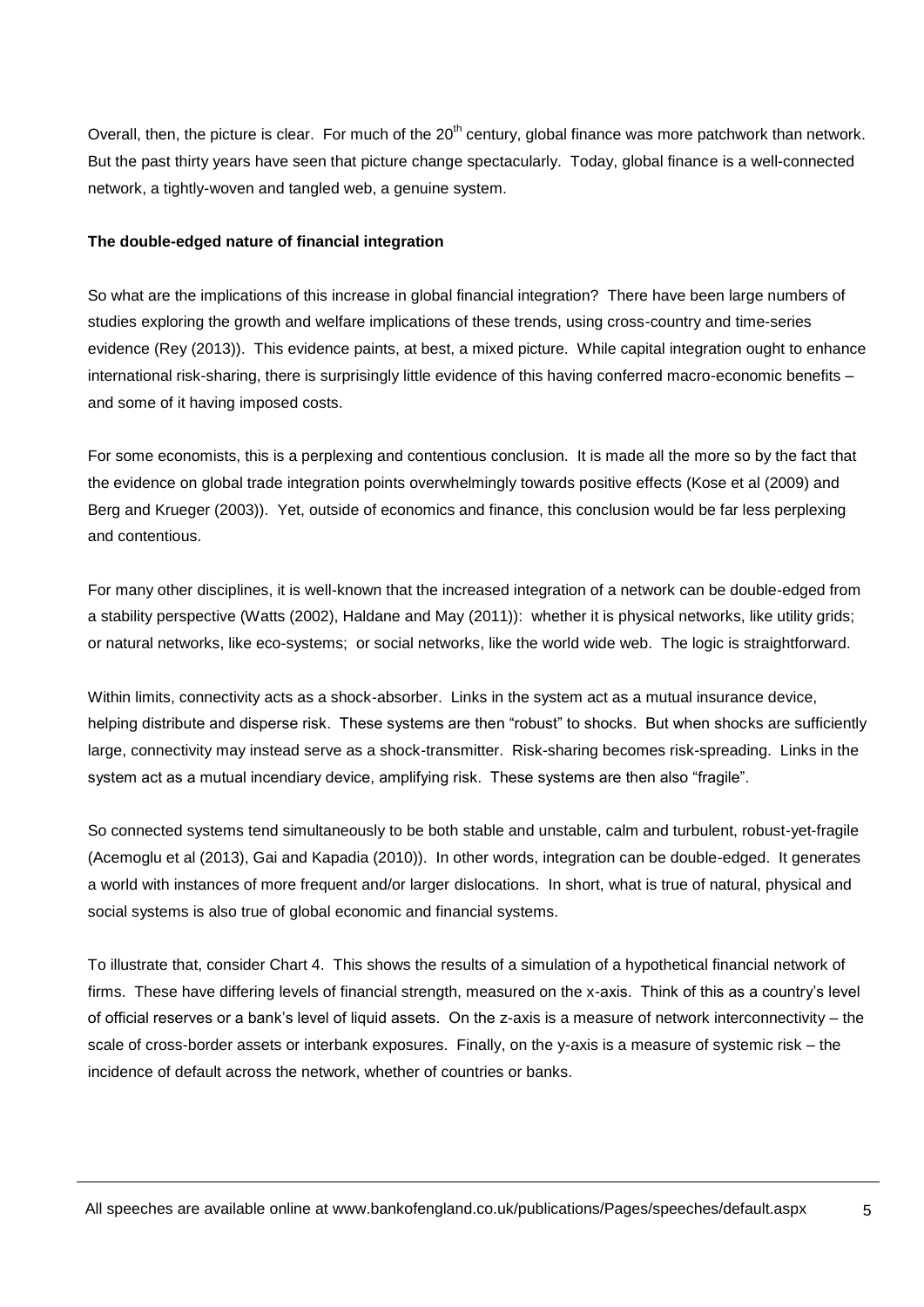As the network becomes better integrated, for a given degree of financial strength, systemic risk remains low. We operate in a zone of systemic stability. That is because the network is operating as a shock-absorber, a network insurance device scattering risk to the four corners. So it was pre-crisis.

But for a large-enough shock to financial strength, the system fundamentally changes shape. The network flips to a zone of systemic instability. That is because it is now operating as a shock-transmitter, a network incendiary device - and the greater the degree of integration, the sharper this knife-edge. So it was during the crisis.

This is the robust-yet-fragile property of connected webs. The global financial crisis provided no better example. The flat earth that was the Great Moderation gave way to the fragile planet that was the Great Recession. Risk-sharing gave way to risk spreading, risk distribution to risk contagion.

This was by no means an isolated incident. Chart 5 plots a measure of global capital market integration (external assets/GDP) against a measure of the incidence of crises – all crises and banking crises (Reinhart and Rogoff (2011)). Integration appears to have been associated with an increase in the incidence of crisis over the past couple of decades, perhaps especially banking crises.

It is not just the incidence, but also the prospective size of crises and their spill-over consequences that has increased. Chart 6 provides one perspective on that. It looks at the scale of IMF programmes over time, normalised by the borrowing country's quota. Two features are striking: first, the increased incidence of programmes; but second, more dramatically, their increased scale.

Academic evidence has long pointed towards important spillover effects from national or international disturbances (Obstfeld and Rogoff (1995), Forbes and Warnock (2012) and Fratzscher (2012)). But recent evidence points towards more potent contagion channels. For example, Rey (2013) finds evidence that a common global risk factor drives asset prices and cross-border capital flows, for both advanced and emerging economies.

It is worth putting under the microscope these shifting patterns in global financial market correlations, especially over the most recent period. Charts 7-9 plot correlations between long-term bond yields, equity prices and investment grade corporate bond spreads respectively in the US, UK and the euro-area over the past few decades. Two features stand out.

First, there has been a steady rise in the degree of co-movement in asset prices over time. Take government bond yields over the past 50 years. Over the first quarter century, from 1960 through to the mid-1980s, average pairwise correlations between bond yields were around 0.1. Over the subsequent quarter-century, these correlations have risen steadily, averaging 0.7 over the latter part of the sample (Chart 7).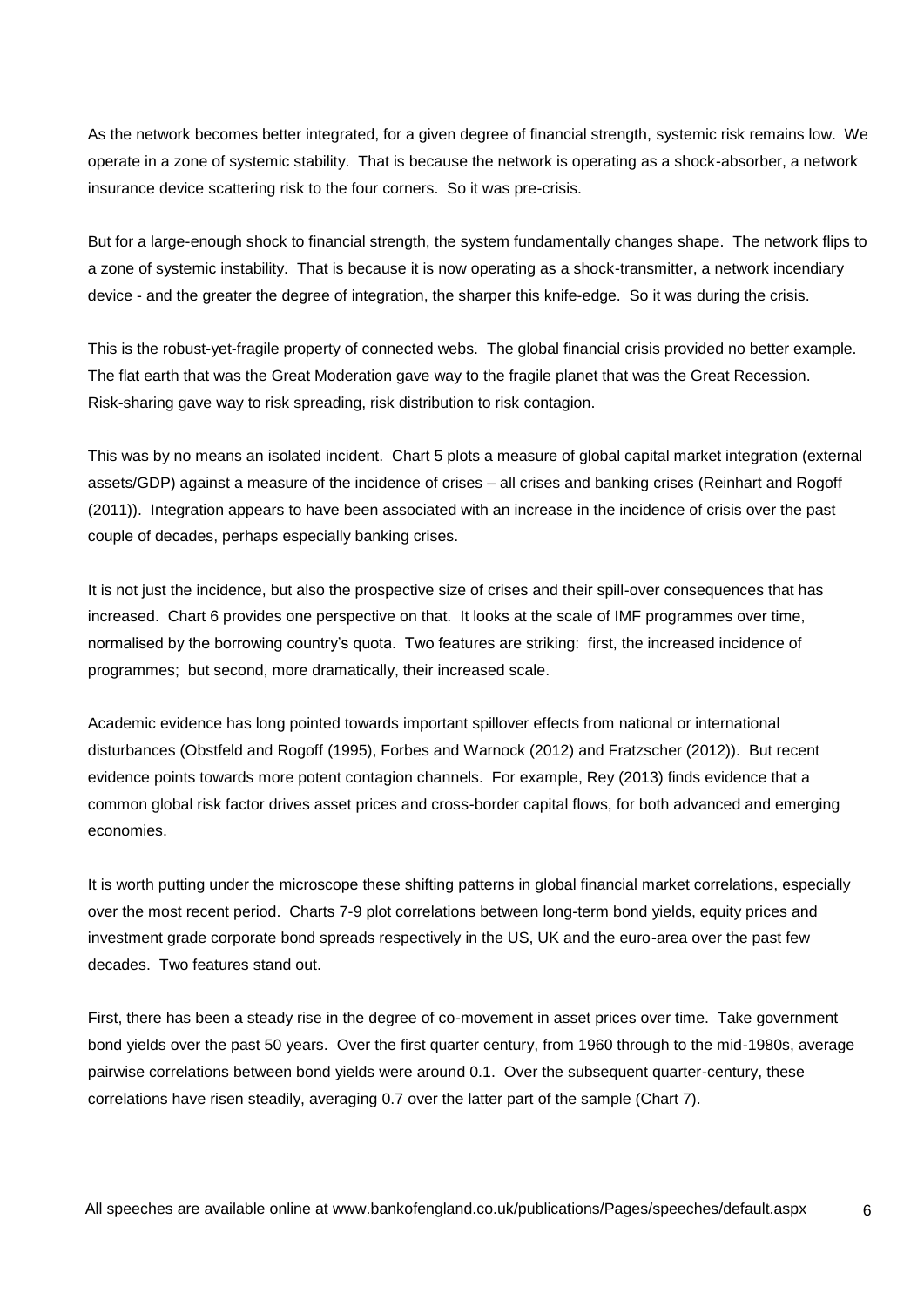Second, and more striking still, is the level reached by these correlation coefficients towards the end of the sample. Whether it is safe government assets or risky corporate bonds and equities, correlations typically lie in the range 0.7 to 0.9. Other things equal, a common global factor potentially accounts for perhaps 70-90% of the movements in advanced country asset prices.

These correlation patterns are stronger, and even more striking, when we look at their evolution over time. As one example of that, Charts 10 and 11 plot "heatmaps" of the strength of a common factor in the variation of spot and forward rates respectively for government bonds at different maturities in the UK, US and Germany over the period since 1995.

In general, they show the same pattern of high and rising correlations over time. But these correlations also show distinctive flare-ups, associated with spasms in global financial markets such as the global financial crisis and last year's 'taper tantrum'. By the end of the sample almost the whole of the yield curve, bar the very short end, is moving synchronously across countries. To a first approximation, global yield curves appear these days to be dancing to a common tune.

All of this evidence points in one direction: the global monetary system operates in a similar fashion to all other tightly-knit networks – it is robust yet at the same time fragile. It is driven by potent – increasingly potent – spillover effects and common global factors. In short, global finance can only be understood and managed as a system.

#### **Characteristics of the global financial network**

The next obvious question is what mechanisms are in place to underpin the resilience of this tightly-woven web? Let me highlight some key characteristics of the global financial network which are useful in assessing its robustness. And let's start with the good news.

One positive trend in the international flow of funds is their changing composition. Table 1 breaks down these flows of funds into their foreign direct investment (FDI), portfolio and debt components, for advanced and emerging markets, over the periods 1980-1994 and 1995-2012. Two features stand out.

First, the declining share of debt-based finance and second, as the counterpart to this, the rising share of portfolio and in particular FDI investment. For example, since 1995 the dominant source of emerging market capital has switched dramatically from debt-based finance towards FDI. Equity and FDI together now account for two-thirds of emerging market financing.

That is significant from a stability perspective. Empirical evidence strongly suggests that FDI and, to a lesser extent, equity is a far more stable source of external financing than bank debt (Kose et al (2009)).<sup>1</sup> That is in part

<sup>1</sup>  $^1$  Bank of England research adds one nuance to this story. Dell'Erba and Reinhardt (2013) find that financial sector FDI appears to behave more like debt flows than traditional FDI flows.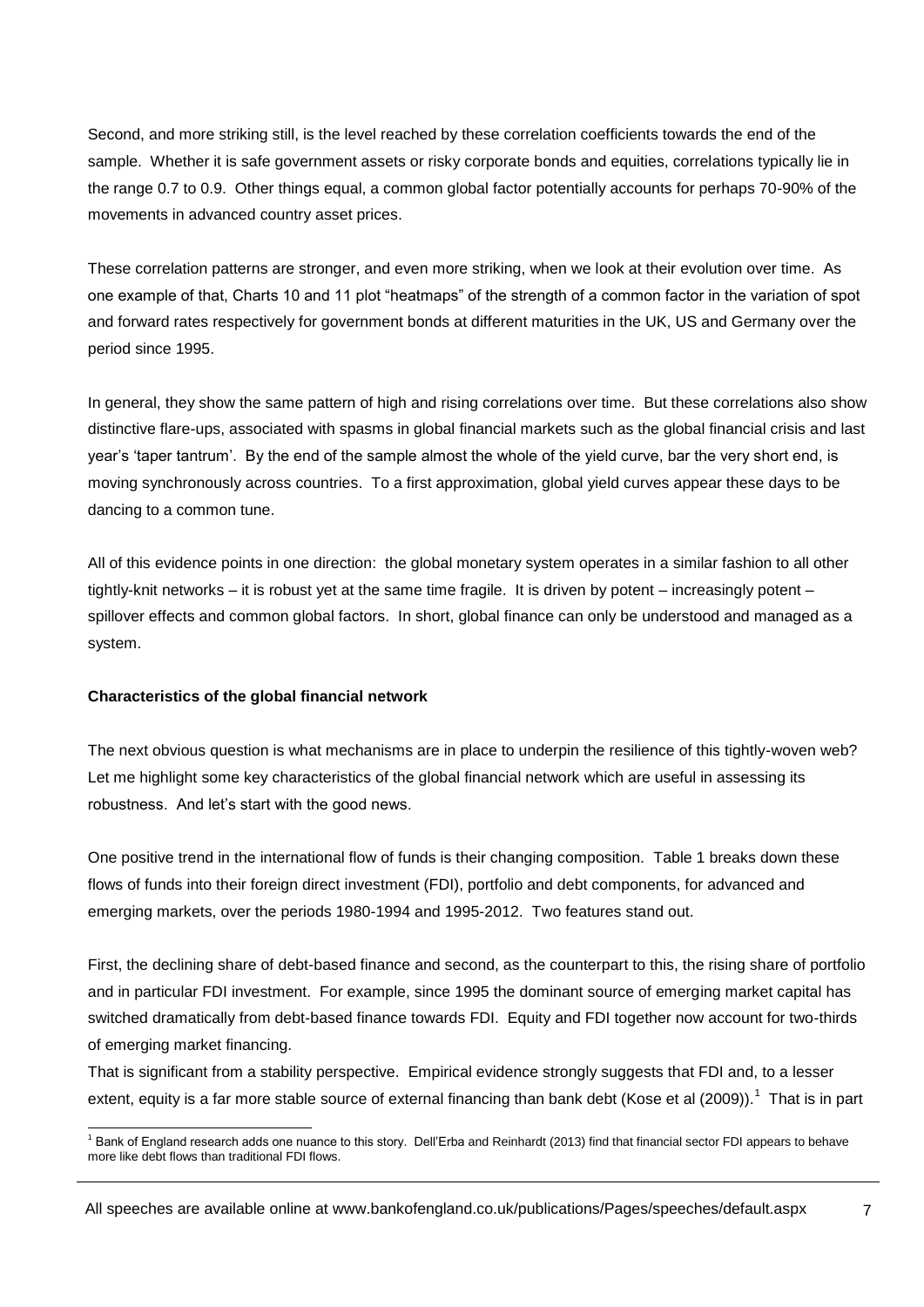because of its longer duration and in part because of its superior risk-sharing properties. For at least some emerging markets, their national balance sheets appear to be moving to a more robust footing.

A second positive development comes from looking at countries' degree of self-insurance, in particular their stock of foreign exchange reserves. As Chart 12 shows, these have grown dramatically since the second world war and especially since the Asian crisis, both in money terms and relative to world GDP. Reserves have risen from \$1.5 trillion in 1995 to over \$11 trillion by end-2013, or from around 5% of world GDP to around 15% today.

Third, this has been accompanied by some augmentation of multilateral official sector facilities for helping handle external financing shocks. For example, since 1980 IMF quota resources have risen from just under \$80 billion to around \$370 billion, or from 0.7% to just less than 2% of world GDP (Chart 13). The most significant augmentation in resources came from the New Arrangements to Borrow (NAB) in 2009, which were agreed to increase temporarily the resources available to the IMF at the height of the financial crisis.

Fourth, alongside these multilateral facilities, the past few years have seen rapid growth in regional and bilateral financing facilities (Chart 14). Regionally, we now have a number of financing arrangements, including the Chiang Mai initiative in Asia (established in 2000), the European Stability Mechanism (established in 2012), the Latin American Reserve Fund (established in 1991), the Arab Monetary Fund (established in 1976) and, most recently, the BRICS development bank (established in 2014)). Regional facilities now total around \$1.3 trillion.

In addition, during the course of the crisis, bilateral foreign currency swap lines were agreed between around 14 central banks, in both advanced and emerging market countries. Although these swap lines were temporary, in October 2013 they were replaced by a set of permanent, and potentially unlimited, swap lines among a group of advanced economy central banks: the US, Canada, the UK, the euro-area, Switzerland and Japan.

These four developments, in combination, are likely to have increased significantly the potential pool of liquidity insurance available to the global financial system in dealing with external financing shocks. The question is whether this degree of insurance has kept pace with the accompanying rising tide of global capital market integration.

One metric for that is found by scaling countries' foreign exchange reserves by a measure of financial globalisation – for example, total external assets (Chart 15). Despite the rapid rise in reserves, its ratio to external asset stocks has actually fallen since 1980, from 10% to around 8%.

Second, official reserves have risen unevenly across countries: the degree of concentration in reserves has increased threefold since 2000. Moreover, those countries most at risk from capital flight are not necessarily those with the highest reserves. Scaling countries' reserves by measures of their external short-term indebtedness suggests a highly-uneven pattern (Chart 16), with a number of countries holding less than would be needed to meet a year's worth of capital outflows.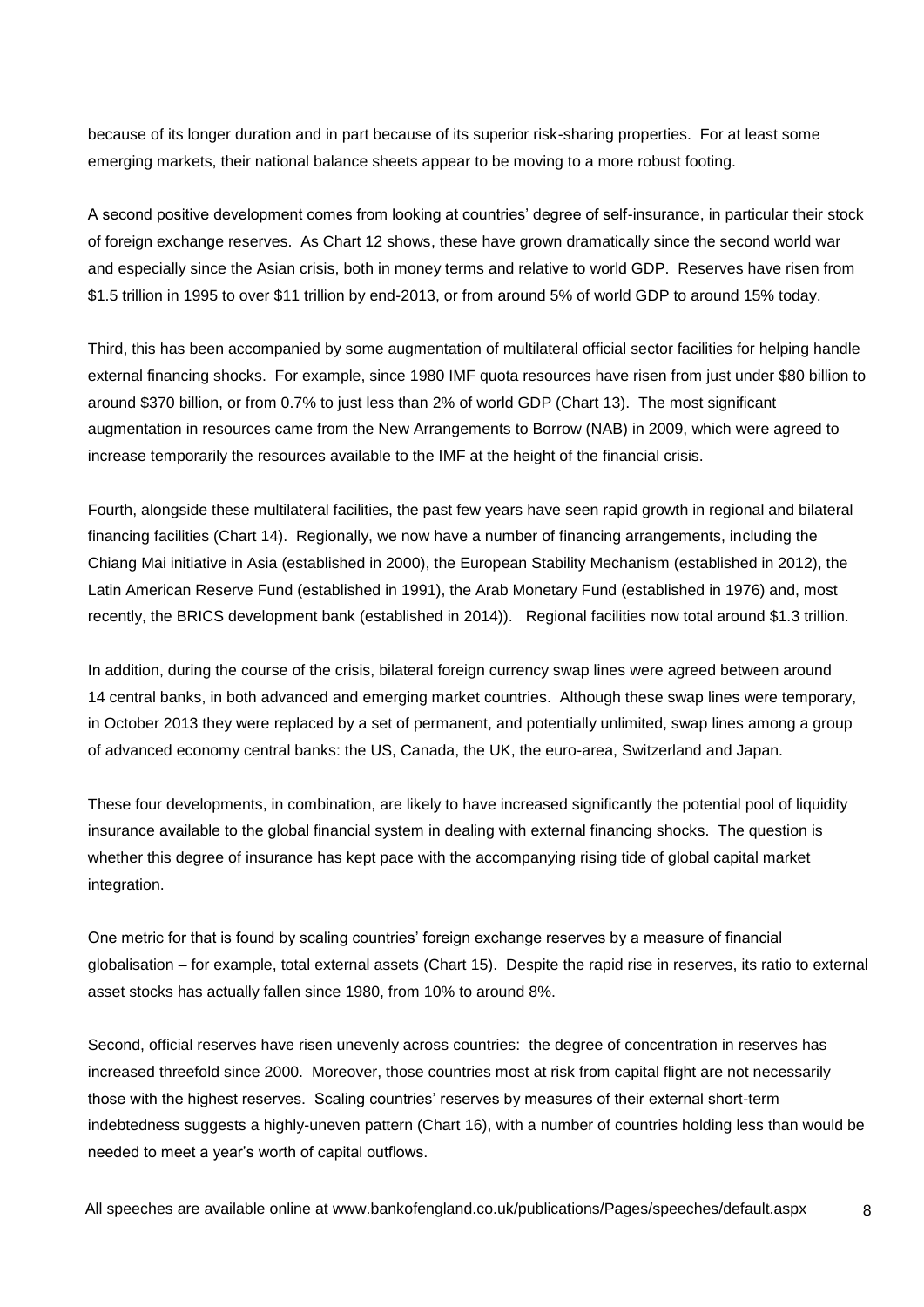Third, this pattern is broadly mirrored when moving from measures of self-insurance, such as reserves, to official financing measures. Chart 17 scales IMF resources by external assets. Since the 1980s, this measure has roughly halved from 3% to 1.5%. And fourth, even once we augment multilateral financing with measures of regional official financing, total official resources relative to external assets are still shy of their levels in 1980.

Taken in combination, this paints a picture of an international monetary system whose underlying topology has fundamentally changed shape and scale – much larger, much more connected. But it is also a system whose architecture may have failed to keep pace with those changes. Therein lies a key potential fault-line.

#### **Strengthening the system**

This naturally begs the question - what might be done to close this fault-line, to improve the resilience of the international monetary system? One response would be to retreat from financial globalisation by re-imposing barriers to capital movement, unravelling the tightly-woven knitting of the global financial web. We have seen this movie before. It opened in the aftermath of the Great Depression and ended in disaster.

There should be better ways of making financial globalisation work, while guarding against its darkest consequences – to achieve robustness without fragility. But this may require new tools and approaches, operating system-wide. It may even require a new architecture, strong enough to withstand the new scale and scope of systemic risks.

Let me discuss four areas where progress could realistically be made in developing this new architecture: *financial surveillance*; *debt structures*; *macro-prudential policies*; and *multilateral financing*. Each would be an important new brick in the wall.

#### *(a) Improvements to global financial surveillance*

Forewarned is forearmed. Understanding the dynamics of the international monetary system, its tipping points and edges, is a pre-requisite for effective management. Some progress has been made on this front. For example, the IMF's *Global Financial Stability Report* has, since 2002, sought to plot the evolving contours of global finance. And the publication by the IMF of "Spillover Reports", since 2011, is a further step in the right direction.

Nonetheless, these steps only take us so far. The centrepiece of the IMF's surveillance efforts remain the country-specific Article IV consultations. Whether that country-specific focus, enshrined in the IMF's 1944 Articles, can be justified in today's highly integrated global financial network is a more open question. This year's IMF *Triennial Surveillance Review* may be an opportunity to tilt the balance further towards multilateral surveillance.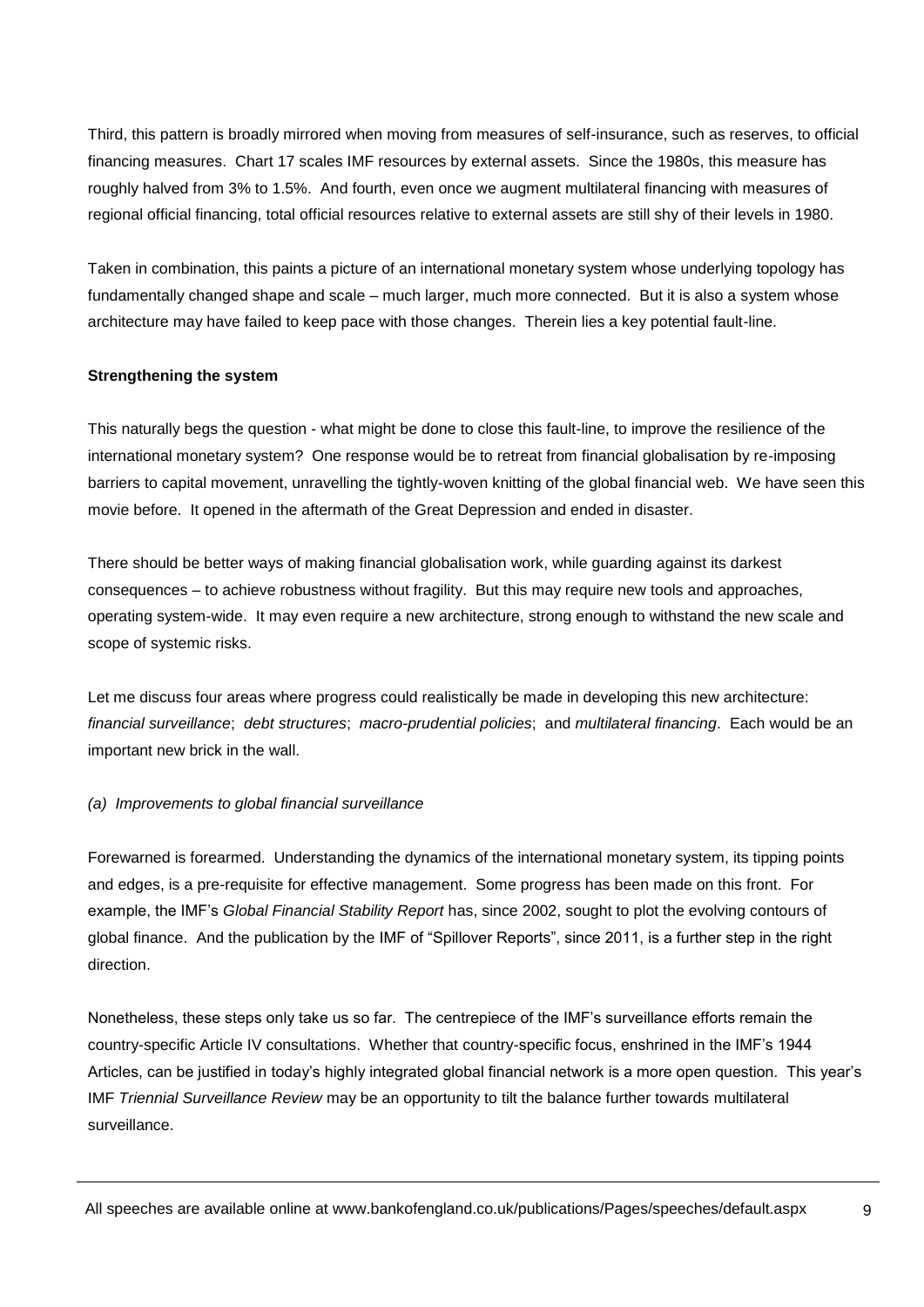What more might be feasible? I have a dream. It is futuristic, but realistic. It involves a Star Trek chair and a bank of monitors. It would involve tracking the global flow of funds in close to real time (from a Star Trek chair using a bank of monitors), in much the same way as happens with global weather systems and global internet traffic (Haldane (2011)). Its centre piece would be a global map of financial flows, charting spill-overs and correlations.

Such a global financial surveillance system could serve a number of policy ends. It would allow policymakers to monitor the evolution of the financial system in real time, as it expanded, contracted and changed shape. It would also allow them to simulate and stress-test this system to help detect impending financial cliff-edges. The IMF would be the natural guardian of this global-financial-map-cum-stress-testing-machine.

To give this concept some (literal and metaphorical) colour, Chart 18 shows a bank of heatmaps of correlations across a wide range of assets (safe and risky) and a large set of countries (advanced and emerging). There are shown at three dates – a pre-crisis period of calm, the Lehmans Brothers crisis of 2008 and at present. These correlations are grouped in two ways, by asset class and by country.

The correlation matrix broadly matches the patterns from the earlier heatmaps. Temperatures appear to be rising over time, with flare-ups at times of crisis. With this map now encompassing a wider range of assets and countries, the strength of these correlations underscores the genuinely global nature of today's international financial system.

But there is a second, more striking pattern which emerges when these correlations are grouped by asset class and by country. Correlations are far higher by asset class than by country. In other words, there is greater co-movement among similar asset types *across* countries than among different asset types *within* countries. A portfolio-level cut is more revealing about the underlying dynamics of global finance than a country-specific cut.

How to make sense of these patterns? One explanation may lie in the behaviour of global asset managers. Financial markets are increasingly driven by their behaviour (IMF (2014)). For asset managers, the key determinants of their portfolio choice may be the risk characteristics of different asset classes, rather than their country characteristics. Certainly, that is consistent with the correlation patterns.

Either way, these patterns serve to underline the importance of multilateral and spillover-based analysis, as distinct from country-specific (Article IV) surveillance, when assessing risks to both global and national financial systems. They also carry potentially important implications for how these dynamics might most effectively be managed from a macro-prudential perspective (discussed below).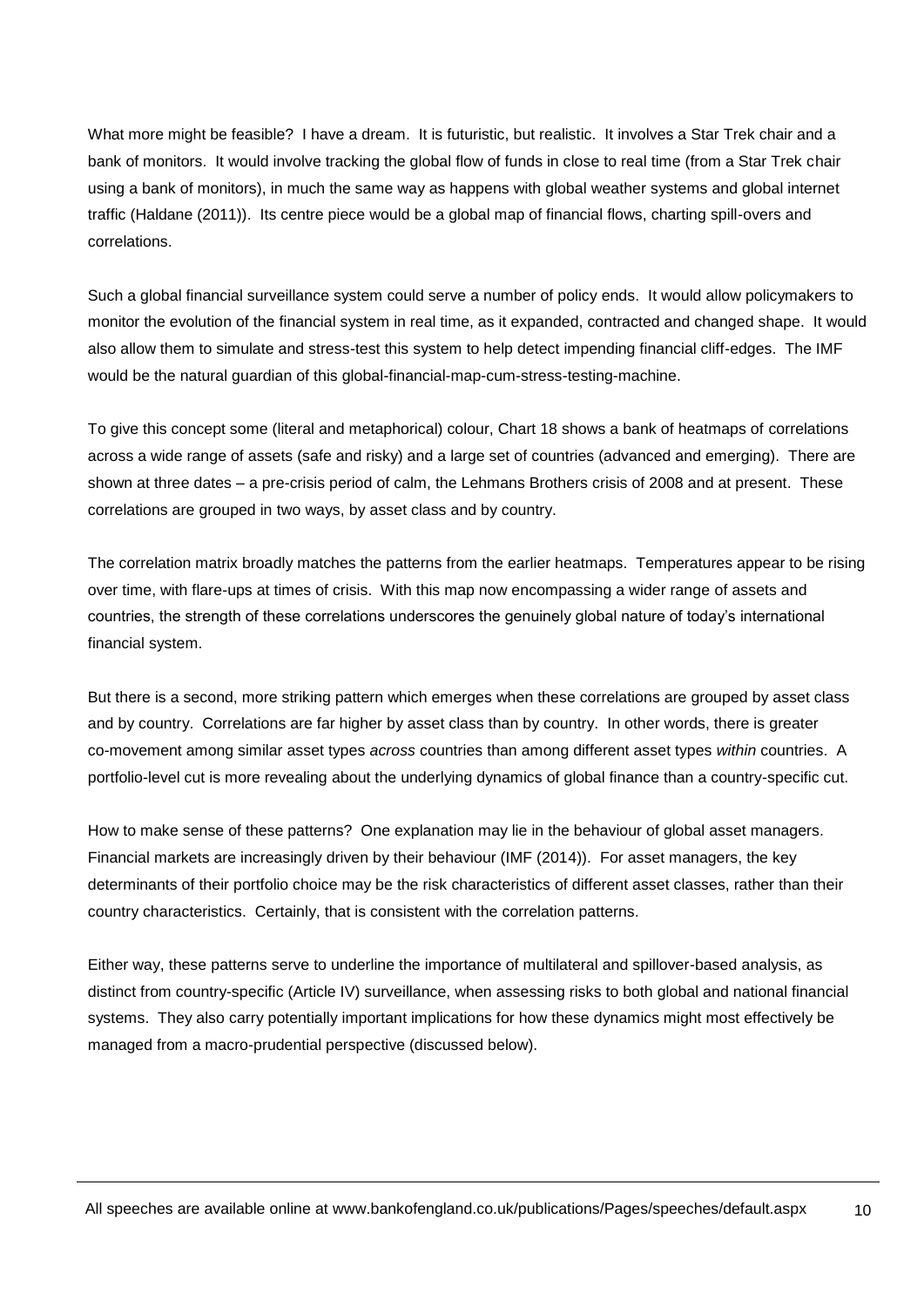#### *(b) Improvements to country debt structures (and restructures)*

Debt flows are known to be a potent source of instability within the international monetary system. The instabilities they generate are exacerbated by frictions in the design of debt contracts. One such friction is that debt is an inherently pro-cyclical instrument. For example, a negative shock to a country's income prospects will tend to raise debt sustainability concerns and hence borrowing costs, thereby worsening sustainability.

Another friction is that, once internationally-held debt becomes unsustainable, restructuring it is usually a messy process because of the lack of an internationally-agreed legal framework. In part for that reason, countries have tended to delay tackling unsustainable debt. But if debt is truly unsustainable, delay tends to further worsen debt dynamics, ultimately increasing costs for both debtors and creditors (Krugman (1988)).

These contractual frictions can make debt a fickle friend. They will tend to aggravate debt sustainability and debtor prevarication problems, thereby encouraging investors to withdraw credit at the first sign of trouble – so-called "sudden stops" (Calvo (1998)). These frictions are well-illustrated by historical sovereign debt restructuring experience, most recently in emerging market economies such as Argentina.

Yet it is widely accepted that there are straightforward contractual solutions to these debt problems. One is to issue debt instruments whose contractual features reduce pro-cyclicality, such as GDP-linked bonds. Their repayment profile adjusts with a country's ability to pay, thereby acting counter-cyclically and quasi-automatically to defuse repayment risk (Shiller (1993 and 2003), Barr et al (2014)).

The impact of such instruments on debt dynamics could be significant. A recent Bank of England study considered the debt-to-income ratios of the G7 countries, given shocks to growth and real interest rates, comparing conventional and GDP-linked debt. The latter cut the variability of G7 debt-to-income ratios in half. Yet despite their attraction, no more than a handful of countries internationally have so far issued GDP-linked debt instruments.

Contingent convertible ("CoCo") bonds are a second, potentially useful, debt instrument. These have been popular recently among banks. For countries, they could be designed with a duration which is automatically extended if a country breaches certain pre-set stress conditions – for example, if it is the subject of an IMF lending programme (Brooke et al (2012)). This would then deliver some automatic alleviation of short-term liquidity pressures. So far, no country has issued such instruments.

There has been somewhat greater progress towards the inclusion of contractual clauses which assist in the restructuring of sovereign debts once these become unsustainable. In particular, following the Asian crisis there was a push by the international community to include Collective Action Clauses (CACs) in international bond contracts.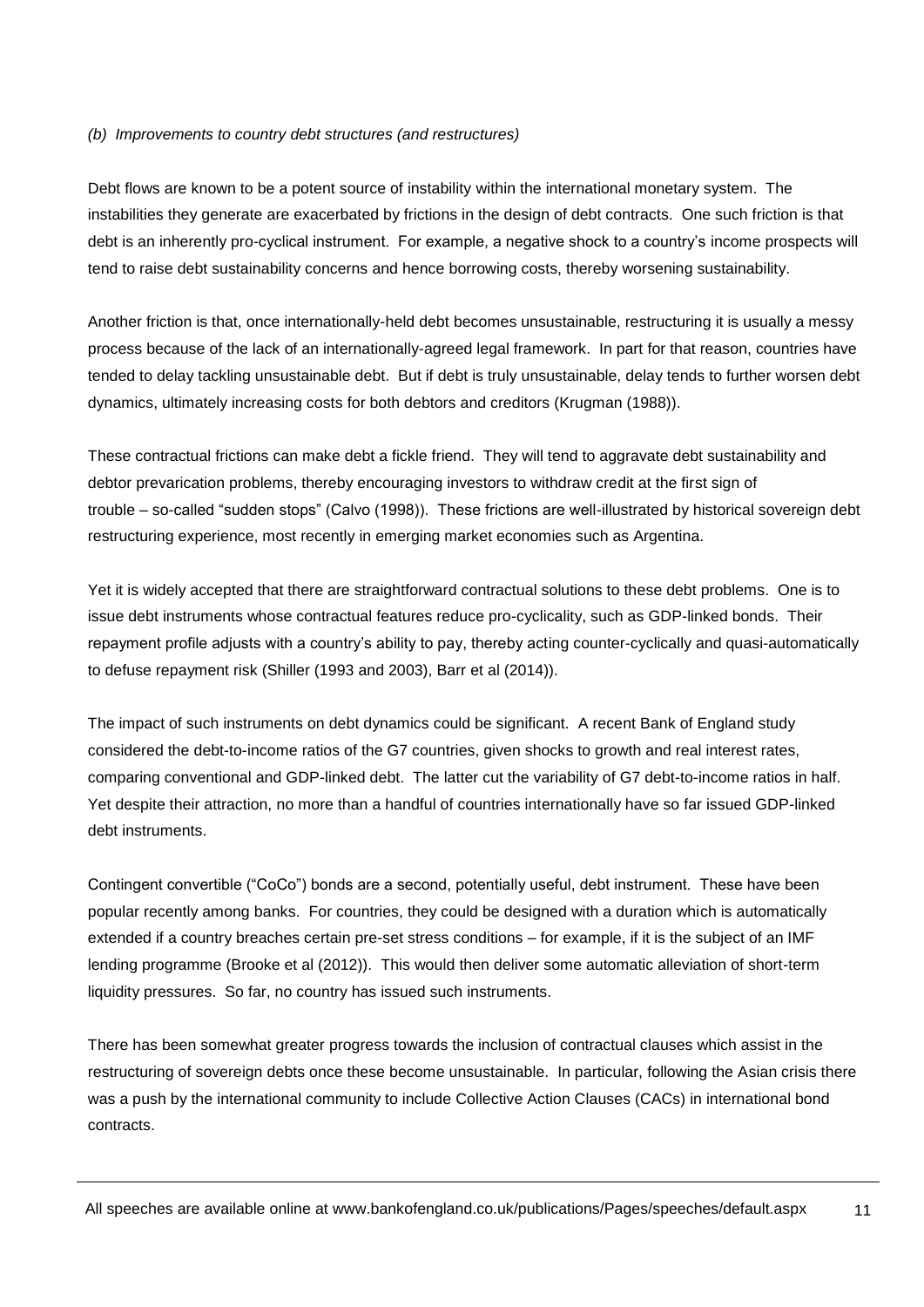Yet as recent Argentine experience illustrates, this has not closed the book on sovereign debt restructuring problems. Existing CACs tend only to cover one particular class of bonds. This gives rise to a potential aggregation problem if other classes of bond vote against – or hold-out from – a restructuring agreement.

"Aggregation" CACs include the option for bonds to be restructured on the basis of a single vote across all affected bonds. A recent IMF paper proposed that these clauses be included in foreign law bonds, a proposal which appears to have the support of the international community (IMF (2014)). Kazakhstan recently incorporated these clauses into its bond programme.

The international community may in future need to provide stronger incentives to countries to improve debt structures, be it through GDP-linked bonds, CoCos or CACs. Linking the availability or terms of IMF financing more explicitly to debt structures might be one way of doing so.

### *(c) Enhanced macro-prudential and capital flow management policies*

Significant progress has been made over the past decade in the design and implementation of macro-prudential regimes and capital flow management policies. The shift in the prevailing orthodoxy, analytically and operationally, has been remarkable.

A decade ago, policies to manage actively inflows and outflows of capital were frowned upon by the IMF and the international community. Yet today these measures have been largely accepted as part of the toolkit for protecting countries from boom and bust cycles in capital flows (IMF (2012)). Perhaps most significantly of all, more than 40 countries have already deployed these measures since 2009.

A great many analytical and operational issues remain open. What are appropriate states of the world for introducing and releasing capital flow management measures – a first or last resort? Which policy measures are likely to be most effective – outflow versus inflow, price versus quantity controls? And how do these policies operate alongside other arms of policy – monetary, macro-prudential and micro-prudential?

At present, we have neither the theory nor the experience to answer these questions definitively. But case law is rapidly emerging, including on their potentially adverse cross-border spillover consequences (Forbes et al (2013) and Magud et al (2011)). Looking to the future, it is realistic to think that better-defined, internationally-agreed "rules of the road" could emerge for capital flow management policies in the period ahead.

Macro-prudential policies have also come significantly into fashion over recent years, with many countries implementing them and a number having distinct, if still fledgling, macro-prudential frameworks (Nier et al (2011)). Case law is being built rapidly and empirical evidence is emerging on the efficacy of different macro-prudential tools (Lim et al (2011) and Kuttner and Shim (2013)).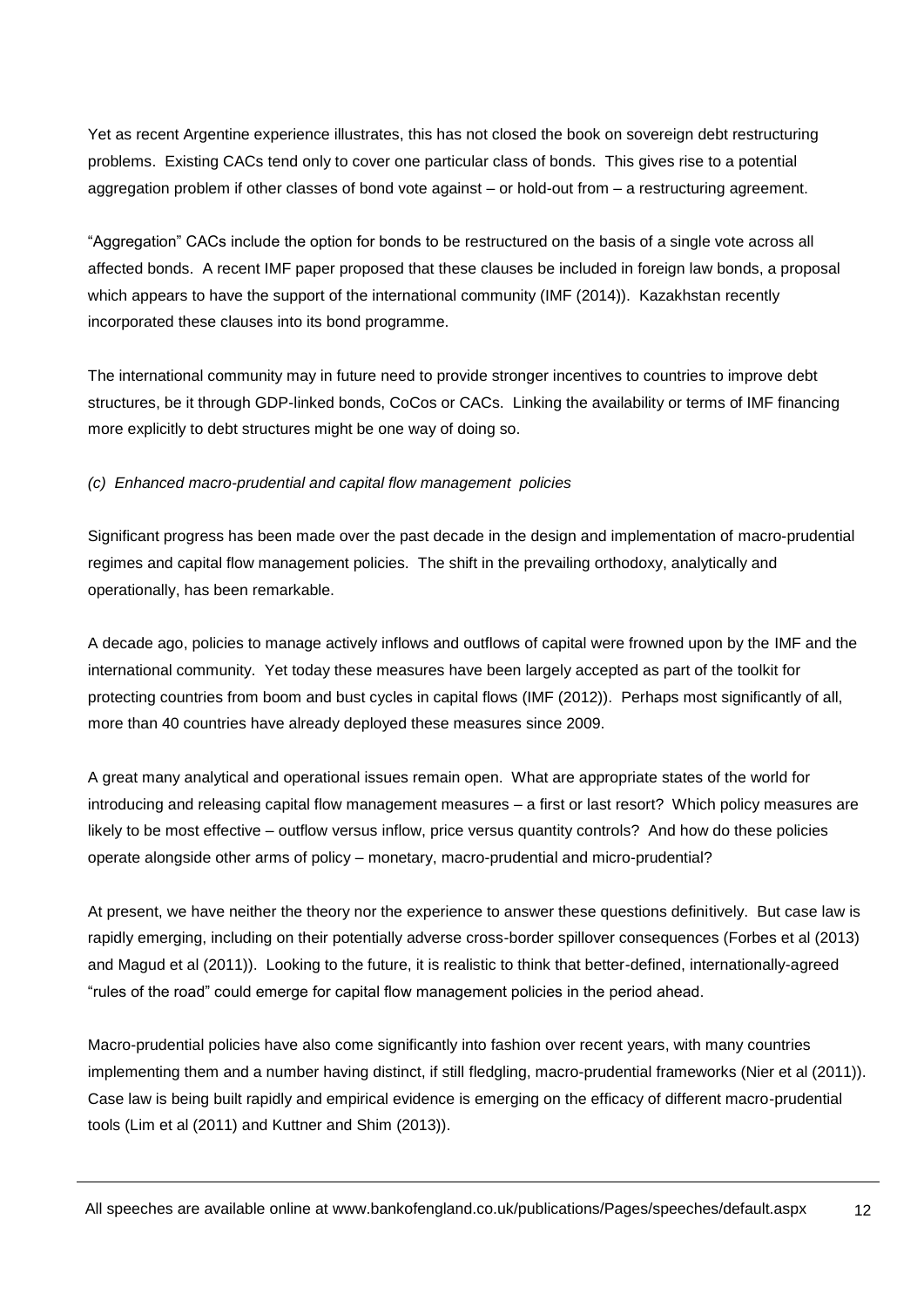The new Basel III banking rules have added international momentum to this policy trend. They introduce, at an international level, an explicitly macro-prudential capital requirement – the Counter-cyclical Capital Buffer (CCB). This adjusts regulatory capital rules over the credit cycle, to help build resilience and smooth booms and busts.

The CCB rules also hard-wire in a degree of cross-country co-ordination – a "reciprocity provision". In particular, there is a presumption that any adjustment in the CCB buffer by one country is reciprocated by countries whose banks are lending into that country. In that way, the potentially sterilising impact of cross-border capital flows on domestic macro-prudential measures is reduced.

This reciprocity provision makes sense in a world of highly correlated cross-border banking flows. Chart 19 plots cross-border bank claims across a selection of countries over time. It suggests a high degree of cyclicality in cross-border credit. Table 2 suggests, furthermore, that these flows have become increasingly correlated over the past decade.

But it is not just cross-border claims which are cyclical and correlated across countries. Chart 20 plots the cycle in *total* credit across countries, while Table 3 looks at the degree of cross-country correlation in total credit provision. They suggest total credit also follows a global cycle which has strengthened over time. On this evidence, the credit cycle is as much international as domestic.

If credit cycles are global in nature, there may in future be a case for national macro-prudential policies leaning explicitly against these global factors. This would help curb the global credit cycle at source. It would take international macro-prudential policy co-ordination to the next level. While not without operational problems, this is much more likely to be a practical policy option than co-ordinating national monetary policies.

A second macro-prudential policy avenue for the future concerns the non-bank sector. For example, the pattern of correlations in Chart 18 is consistent with asset managers playing an increasingly important role in driving financial markets. Yet macro-prudential policies have, to date, focussed on banking sector-specific measures operating at a national level.

The next phase of macro-prudential policy may see its focus shift in two important ways: towards measures targeted at the *non-bank*, as well as banking, sector and towards measures targeted at particular *markets*, as well as particular countries. In this second phase, some macro-prudential decision-making would naturally reside at the international, rather than national, level.

#### *(d) Improved international liquidity assistance*

This is plainly the thorniest of the issues. Fifteen years ago, then-IMF Deputy Managing Director Stanley Fischer set out the case for the IMF becoming a quasi-international lender of last resort (Fischer (1999)). His argument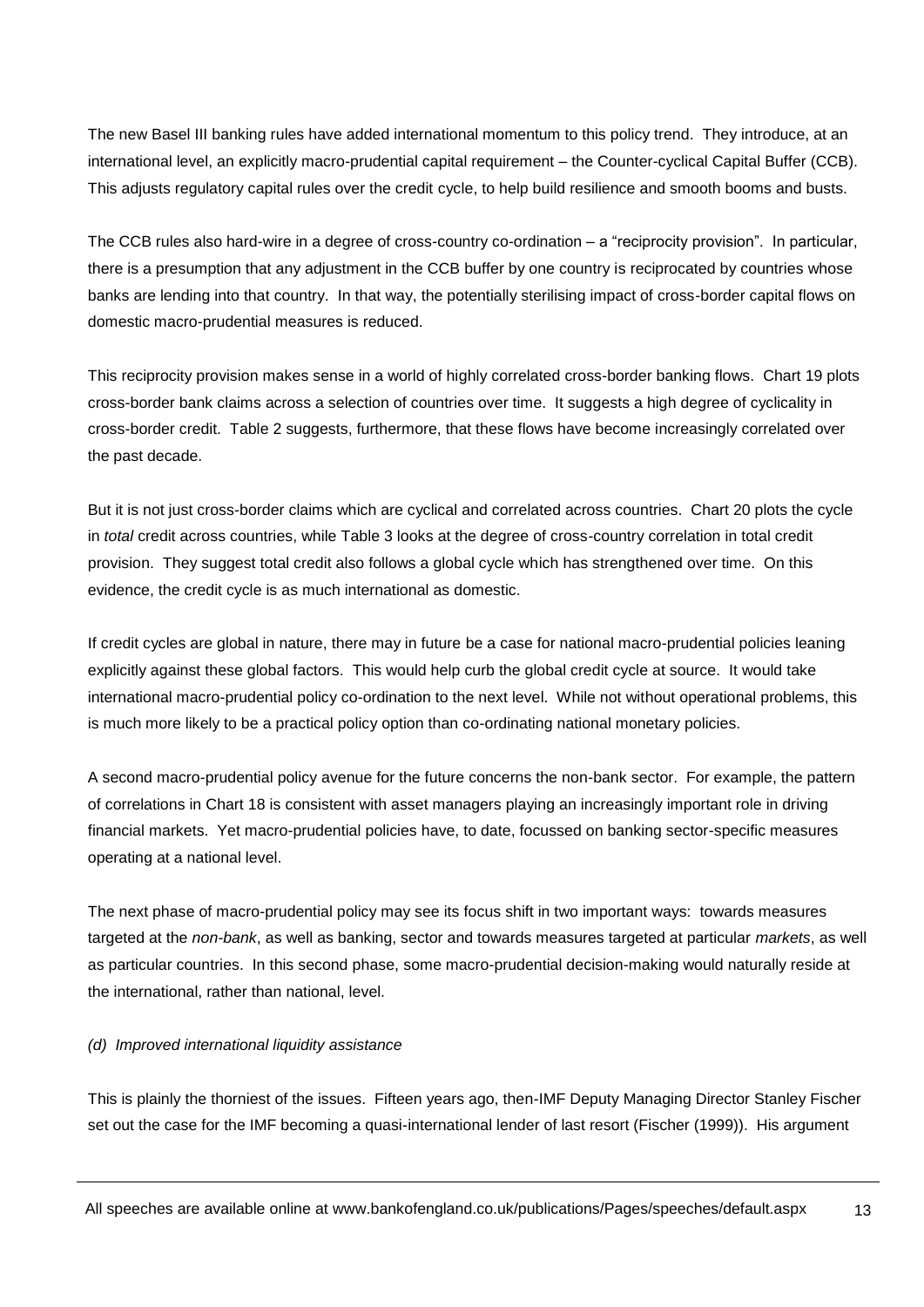was that the IMF's financial firepower had failed to keep pace with the scale of cross-border capital flows. At the time, I remember being sceptical about the feasibility and desirability of this proposal.

In the period since, there has been a further dramatic ratchet up in cross-border capital flows. This has not been matched by IMF resources. The mismatch between global financial risk and global financial resources has widened. Fifteen years, and several crises on, I think it is clear that Stan was right.

Ratification by the US of the 14<sup>th</sup> general review of IMF guotas would help close the gap but, by itself, would not prevent it from yawning. Various proposals for augmenting IMF resources have been put forward (Lachman (2006) and Farhi et al (2011)), but have foundered on political rocks. Partly in response, regional facilities have sprung up as a partial substitute, growing broadly to match in scale multilateral facilities.

But the financial system is a global, not regional, one – indeed, increasingly so. Regional facilities can be a complement, but are no substitute, for multilateral insurance mechanisms. Put differently, the global public good of financial stability risks being under-provided if it is reliant on regional solutions. Indeed, access to some of these regional facilities is itself conditional on an IMF programme.

#### **Conclusion**

The international monetary and financial system has undergone a mini-revolution in the space of a generation as a result of financial globalisation. It has become a genuine system. This has altered fundamentally the risk-return opportunity set facing international policymakers: larger-than-ever opportunities, but also greater-than-ever threats.

Dealing with these risks calls for turning the current "non-system" into one with an identifiable architecture. Measures to improve the monitoring and management of private capital flows and to augment and strengthen official sector financing facilities are important milestones towards this long-term objective.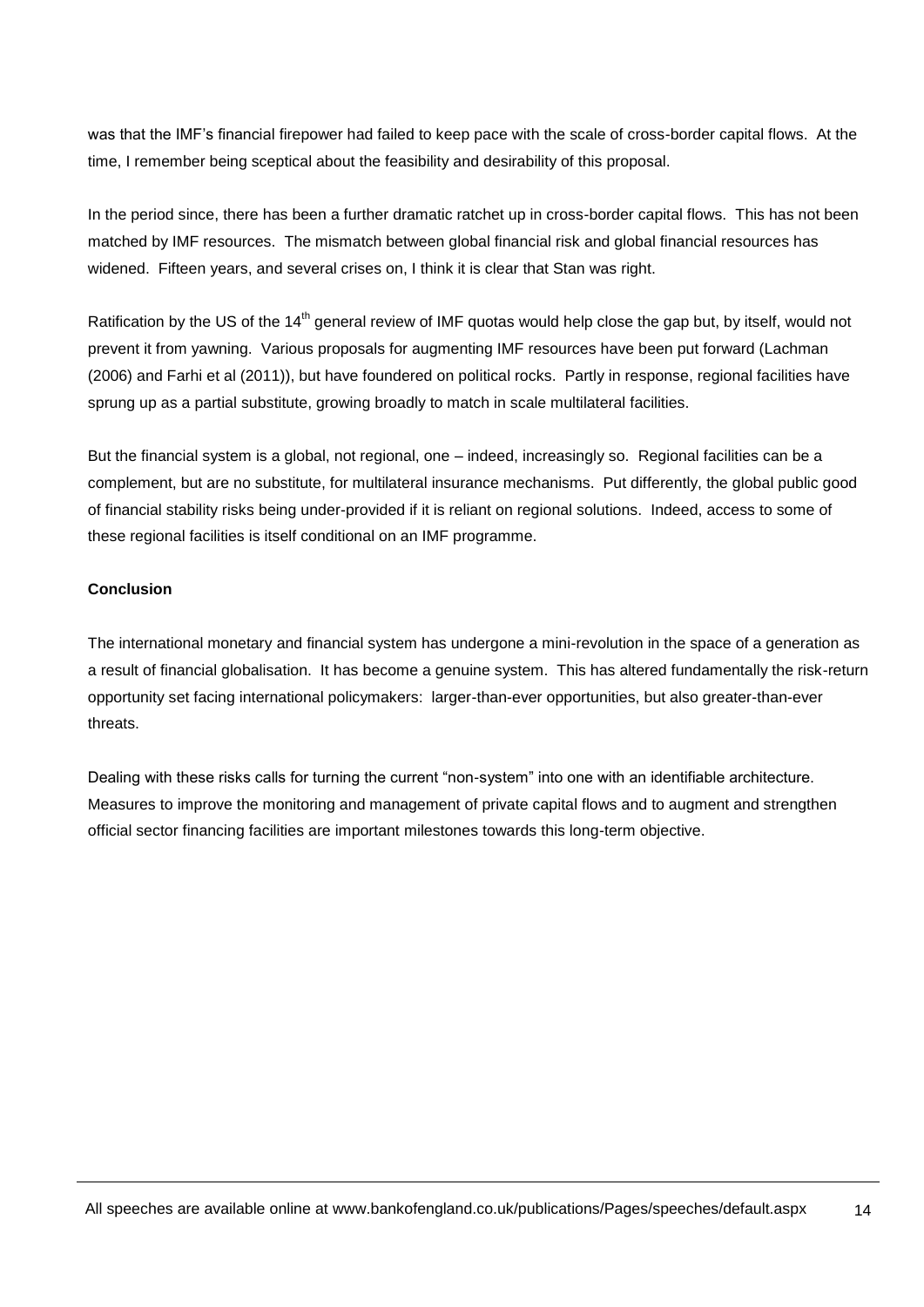### **References**

**Acemoglu, D., Ozdaglar, A. and Tahbaz-Salehi, A. (2013),** "Systemic risk and stability in financial networks", *NBER Working Paper No. 18727*.

**Barr, D., Bush, O. and Pienkowski, A., (2014),** "GDP-linked bonds and sovereign default", *Bank of England Working Paper No. 484*.

**Berg, A. and Krueger, A. (2003),** "Trade, growth and poverty: A selective survey", *IMF Working Paper WP/03/30*.

**Bernanke, B. (2004),** "The great moderation", *remarks at the Eastern Economic Association, Washington, DC, 20 February*.

**Broadbent, B (2014),** "The UK economy and the world economy", *Speech delivered at the Institute of Economic Affairs State of the Economy Conference, London*. Available at: <http://www.bankofengland.co.uk/publications/Pages/speeches/2014/708.aspx>

**Brooke, M., Mendes, R., Pienkowski, A. and Santor, E. (2013),** "Sovereign default and state-contingent debt", *Bank of England Financial Stability Paper No. 27*, November.

**Calvo, G. (1998)**, "Capital flows and capital-market crises: The simple economics of sudden stops", *Journal of Applied Economics*, 1, pp.35-54.

**De Larosiere, J. (2014),** "The international monetary 'anti-system'', *Central Banking Journal*, May.

**Dell'Erba, S. and Reinhardt, D. (2013),** "Not all capital waves are alike: A sector-level examination of surges in FDI inflows ", *Bank of England Working Paper No. 474*.

**Farhi, E., Gourinchas, P.-O., and Rey, H. (2011),** 'Reforming the international monetary system', *CEPR Report*.

**Feldstein, M. and Hoioka, F. (1980),** "Domestic Savings and International Capital Flows", *The Economic Journal, Vol. 90, No. 358, pp. 314-329*.

**Forbes, K., Fratzscher, M. and Straub, R. (2013),** "Capital controls and macroprudential measures: what are they good for?", *MIT Sloan Research Paper No. 5061-13, December*.

**Forbes, K. and Warnock, F. E. (2012)**, "Capital flow waves: Surges, stops, flight, and retrenchment", *Journal of International Economics 88, pp. 235-251*.

**Fratzscher, M. (2012),** "Capital flows, push versus pull factors and the global financial crisis", *Journal of International Economics 88, pp. 341-356*.

**Fratzscher, M., Lo Duca, M. and Straub, R. (2013),** "On the international spillovers of US quantitative easing", *Deutsches Institut für Wirtschaftsforschung Discussion Paper 1304*.

**Gai, P. and Kapadia, S. (2010),** "Contagion in financial networks", *Proceedings of the Royal Society A, Vol. 466, No. 2120, pp. 2401-2423*.

**Goldin, I. and Mariathasan, M. (2014),** "The Butterfly Defect: How Globalization Creates Systemic Risks, and What to Do about It", *Princeton University Press, July*.

**Haldane, A. G., Penalver, A., Saporta, V. and Shin, H. S. (2003),** "Analytics of sovereign debt restructuring", *Journal of International Economics, Vol 65(2)*.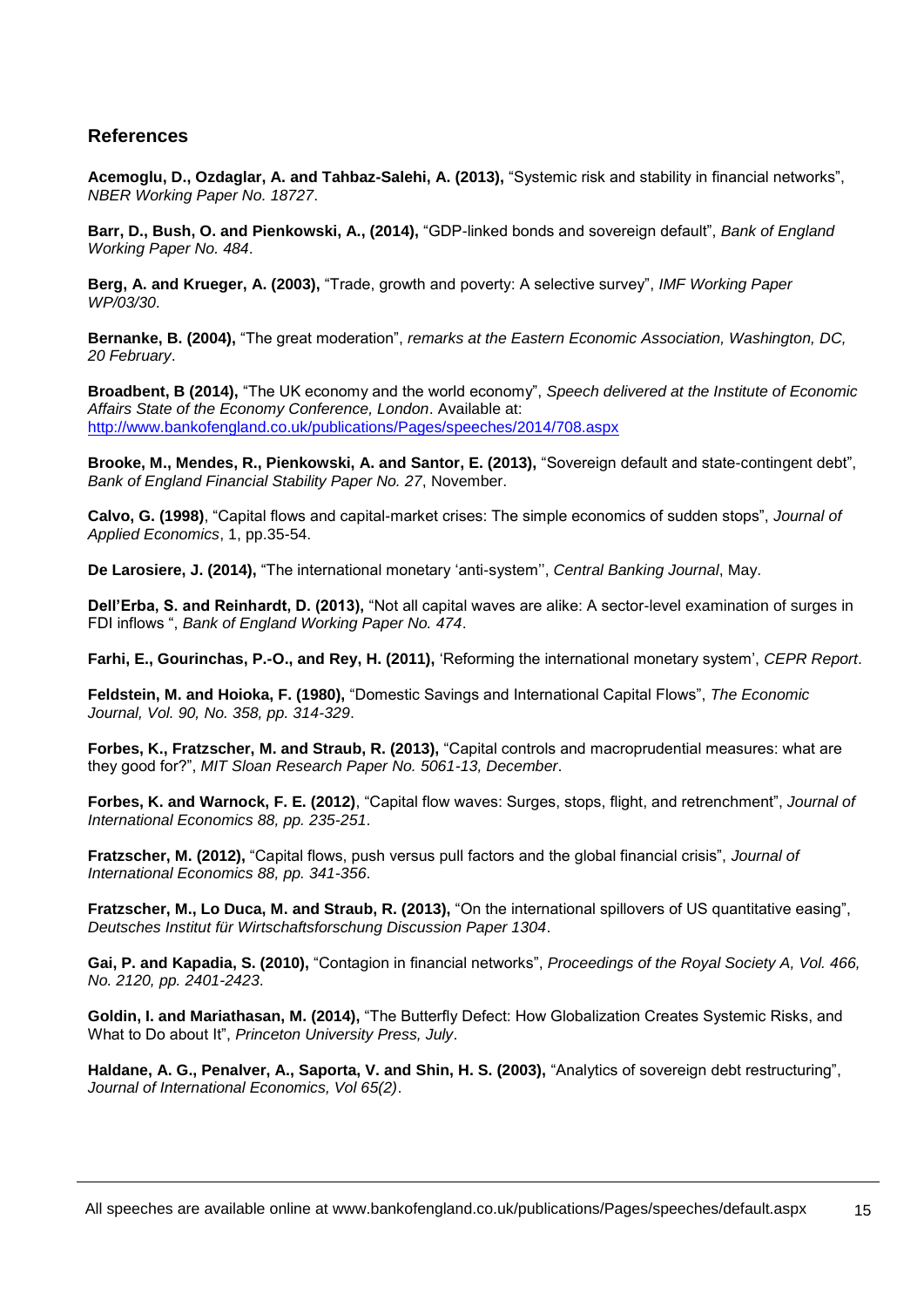**Haldane, A. G. (2009)**, "Rethinking the financial network", *Speech delivered at the Financial Student Association, Amsterdam*. Available at:

<http://www.bankofengland.co.uk/archive/Documents/historicpubs/speeches/2009/speech386.pdf>

**Haldane, A. G. (2011)**, "To navigate economic storms we need better forecasting", *New Scientist, No. 2842, December*.

**Haldane, A. G. (2013)**, "Why institutions matter (more than ever)". *Speech delivered at Centre for Research on Socio-Cultural Change (CRESC) Annual Conference, School of Oriental and African Studies, London*. Available at:

<http://www.bankofengland.co.uk/publications/Documents/speeches/2013/speech676.pdf>

**Haldane, A. G. and May, R. (2011)**, "Systemic risk in banking ecosystems", *Nature, Vol. 469, No. 7330*.

**Nier, E., Osiński, J., Jácome, L. I. and Madrid P. (2011),** "Toward effective macroprudential policy frameworks: an assessment of stylised institutional models", *IMF Working Paper, WP/11/250*.

**IMF (2011a)**, "Modernizing the framework for fiscal policy and public debt sustainability analysis", *IMF Staff Paper*.

**IMF (2011b)**, "World Economic Outlook", Available at: <http://www.imf.org/external/pubs/ft/weo/2011/02/pdf/text.pdf>

**IMF (2012),** "The liberalization and management of capital flows: an institutional view", Available at: <http://www.imf.org/external/np/pp/eng/2012/111412.pdf>

**IMF (2014a), "Global Financial Stability Report", Available at:** <http://www.imf.org/external/pubs/ft/weo/2011/02/pdf/text.pdf>

**IMF (2014b),** "Strengthening the contractual framework to address collective action problems in sovereign debt restructuring", Available at:<http://www.imf.org/external/np/pp/eng/2014/090214.pdf>

**Kose, M. A., Prasad, E., Rogoff, K. and Wei, S-J. (2006),** "Financial globalization: A reappraisal", *IMF Working Paper, WP/06/189*.

**Krueger, A. O. (2002),** "A new approach to sovereign debt restructuring", *IMF, April*.

**Krugman, P. R. (1988)**, "Market-based debt-reduction schemes," *NBER Working Papers 2587, National Bureau of Economic Research*.

**Kuttner, K. and Shim, I., (2013),** "Can non-interest rate policies stabilise housing markets? Evidence from a panel of 57 economies", *BIS Working paper, No. 433*.

**Lachman, D. (2006),** "How should IMF resources be expanded?" in Truman, E. (ed), "Reforming the IMF for the 21st Century" , *Special Report 19 (Washington DC: Institute for International Economics) ,pp. 471-82*.

**Lim, C. H., Columba, F., Costa, A., Kongsamut, P., Otani, A., Saiyid, M., Wezel, T. and Wu, X. (2011), "**Macroprudential Policy: What Instruments and How Are They Used? Lessons from Country Experiences", *IMF Working Paper 11/238*.

**Lim, J. J., Mohapatra, S. and Stocker, M. (2014),** "Tinker, Taper, QE, Bye? The Effect of Quantitative Easing on Financial Flows to Developing Countries", *World Bank Policy Research Working Paper no. WPS 6820*.

**Magud, N., Reinhart, C. and Rogoff, K. (2011),** "Capital controls: myth and reality – a portfolio balance approach", *NBER Working Paper No. 16805*.

**McKinsey Global Institute (2014),** "Global flows in a digital age: how trade, finance, people and data connect the world economy", *April*.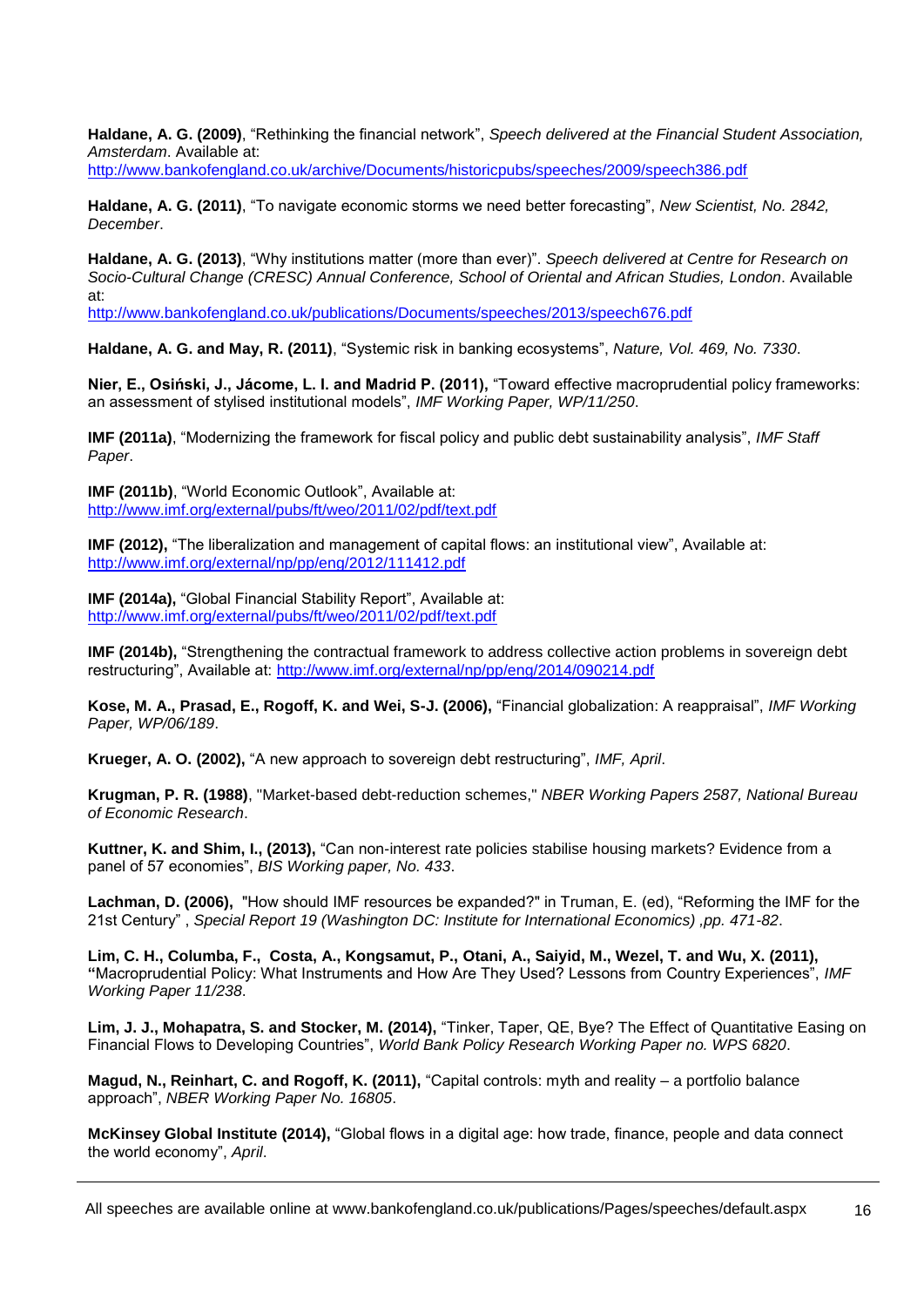**Obstfeld, M. and Rogoff, K. (1995),** "Exchange rate dynamics redux", *Journal of Political Economy, vol. 103, no. 3*.

**Rey, H. (2013),** "Dilemma not trilemma: The global financial cycle and monetary policy independence", *Paper presented at the 25th Jackson Hole symposium, Wyoming, August*.

**Shiller, R. (1993)**, "Macro markets: creating institutions for managing society's largest economic risks", *Oxford University Press*.

**Shiller, R. (2003)**, "The new financial order: risk in the 21st century", *Princeton University Press, Princeton*.

**Truman, E. (2012),** "The international monetary system or "non-system"", in "Global Economics in Extraordinary Times: Essays in Honor of John Williamson", *edited by [Bergsten,](http://www.piie.com/staff/author_bio.cfm?author_id=33) C. F. and [Henning,](http://www.piie.com/staff/author_bio.cfm?author_id=12) C. R., Peterson Institute for International Economics*.

**Watts, D. (2002),** 'A simple model of global cascades on random networks" *Proceedings of the National Academy of Sciences of the United States of America, Vol. 99, No. 9.*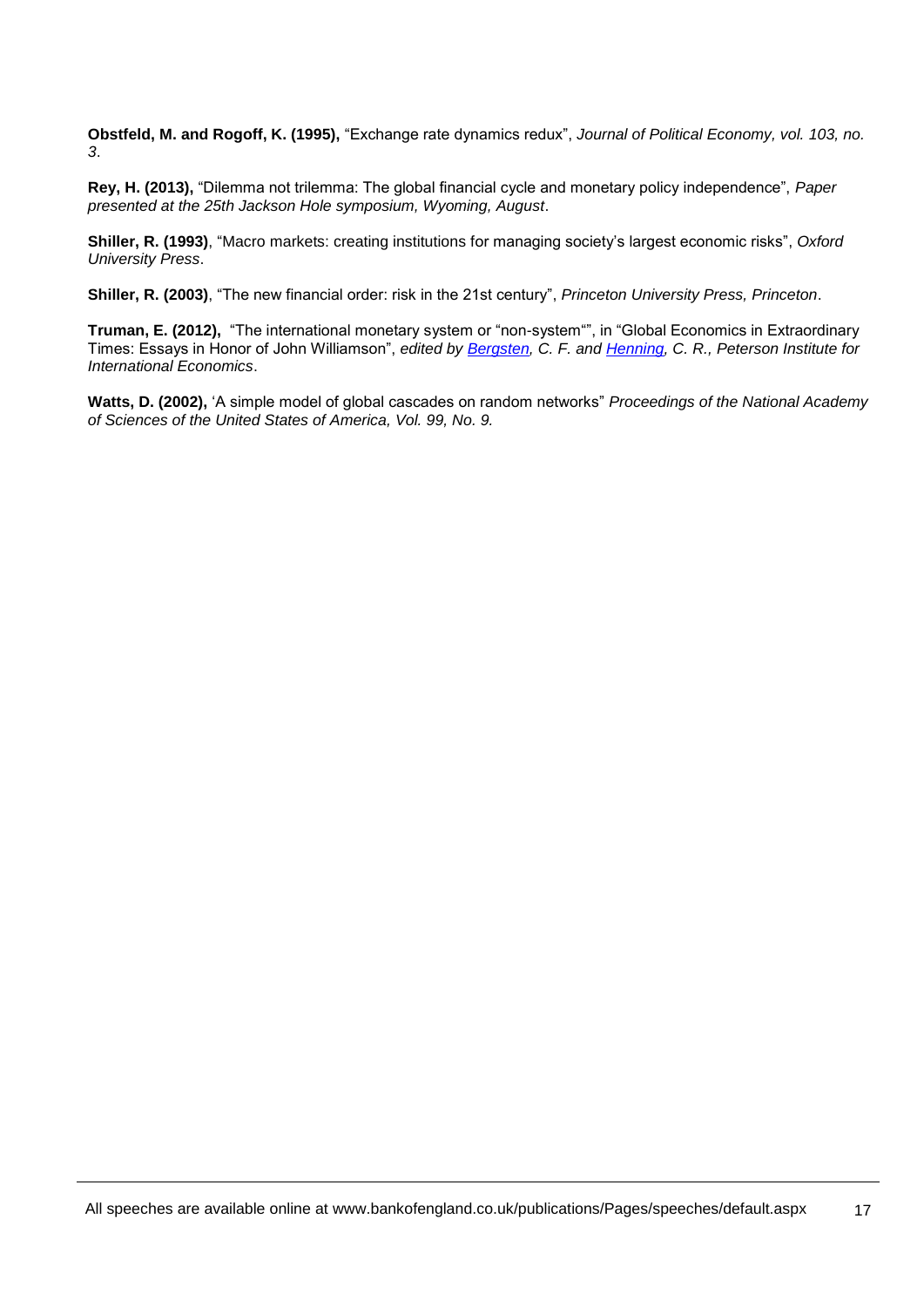#### **Appendix**



Source: Maddison (1995: pg 227,239), IMF International Financial Statistics, World Bank WDI , National Bureau of Economic Research , Mckeown (2004 P 184) and Bank calculations.

(a) Trade = volume of exports in world prices

#### **Chart 3: Global capital market integration(a)**



Source: Taylor (2002), IMF WEO, Obstfeld and Taylor (2004) and Bank Calculations.

(a) Global capital market integration is the correlation coefficient between domestic savings and investment for 15 countries (the sample varies slightly over the period)

#### **Chart 1: Capital Stocks and Trade Flows Chart 2: Capital Stocks and Trade Flows, 1960-2012**



Source: IMF International Financial Statistics, World Bank WDI and Bank calculations.

#### **Chart 4: Contagion in financial networks**



Source: Bank calculations.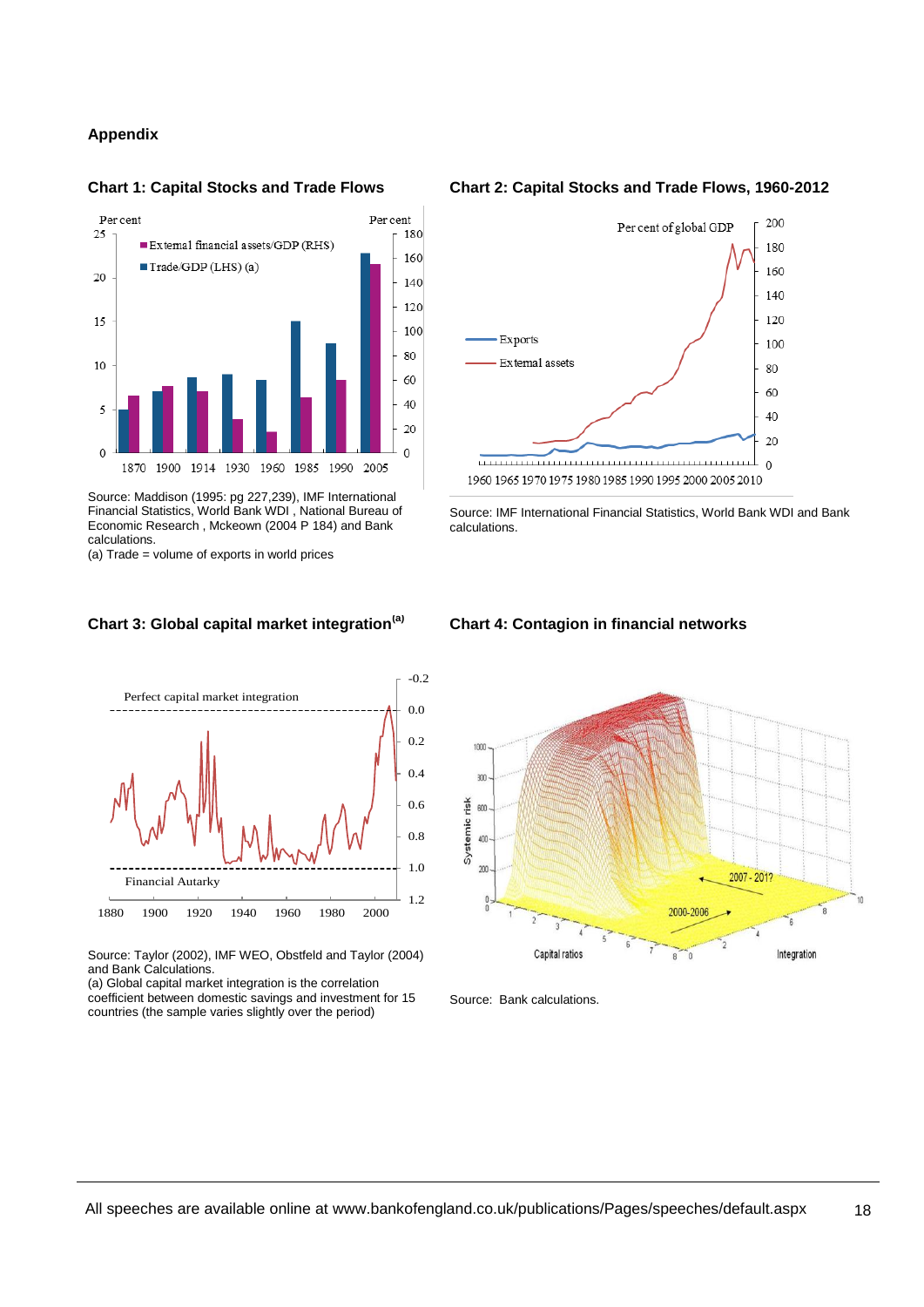



Source: Reinhart and Rogoff (2011), updated and extended version of dataset constructed by Lane and Milesi-Ferretti (2007) and Maddison (1995)

#### **Chart 6: Size of IMF programmes as share of borrower's IMF quota**



Sources: IMF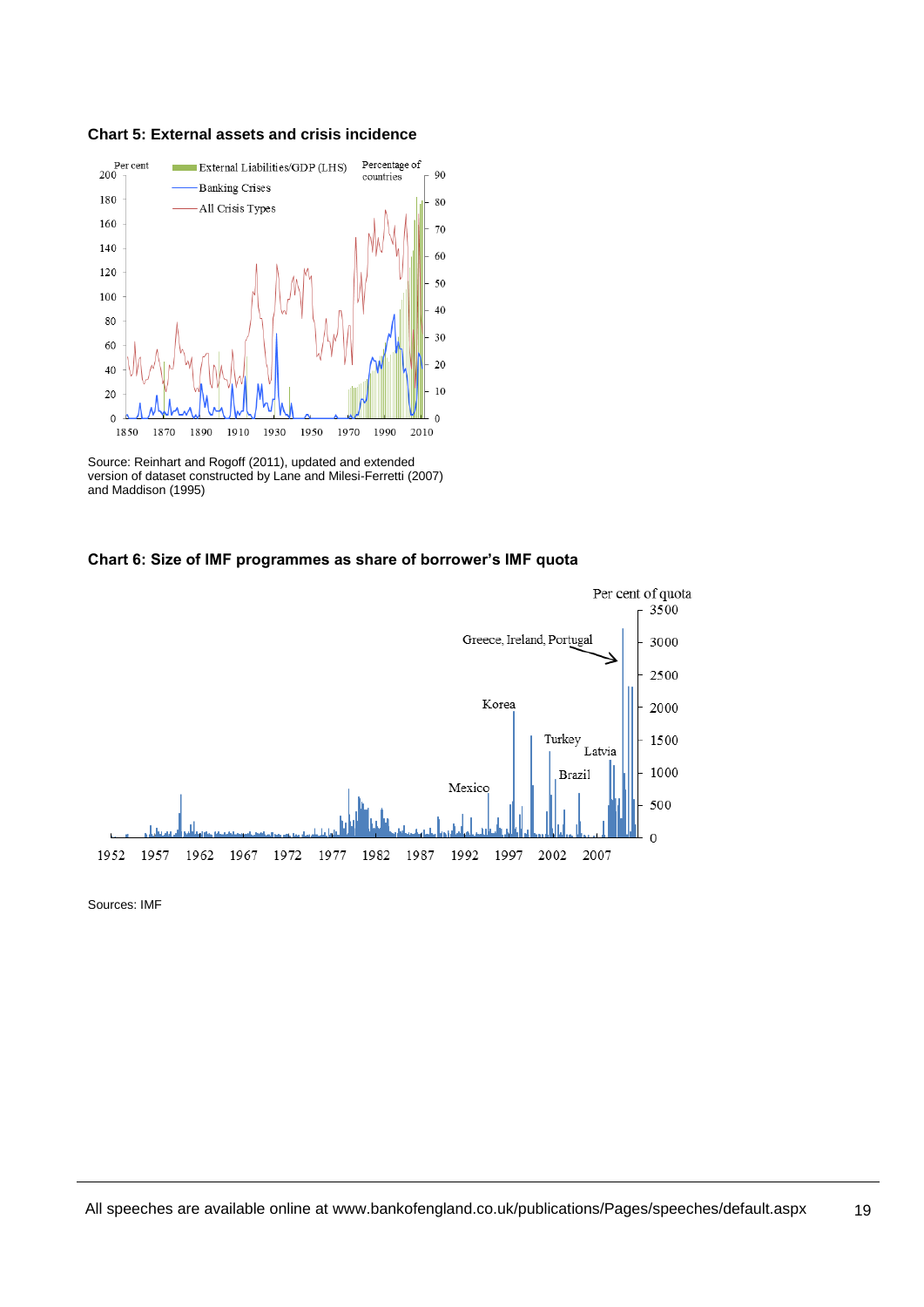



Source: Global Financial Database and Bank calculations. (a) Overlapping 3 year rolling correlation of monthly changes in spot yields.

#### **Chart 8: Correlation of equity prices(a)**

![](_page_19_Figure_4.jpeg)

Source: Bloomberg and Bank calculations.

(a) Overlapping 26 week rolling correlation of weekly changes in log equity prices. FTSE All Share, S&P500 and EuroStoxx 50.

## **Chart 9: Correlation of investment grade corporate bond spreads(a)**

![](_page_19_Figure_8.jpeg)

Source: BofA Merrill Lynch Global Research, Datastream and Bank calculations.

(a) Overlapping 26 week rolling correlation of weekly changes in investment corporate grade corporate bond spreads.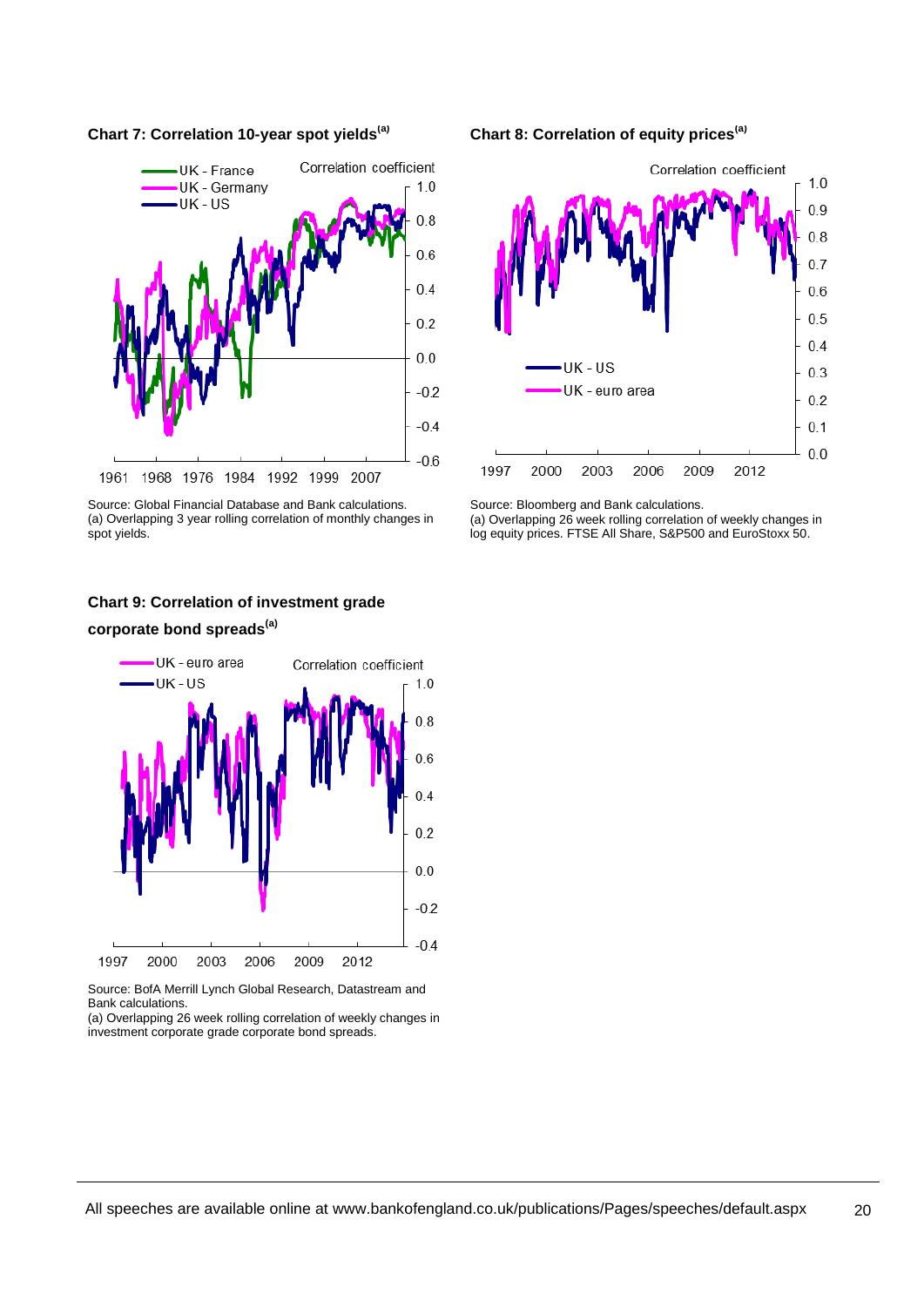![](_page_20_Figure_0.jpeg)

**Chart 10: Strength of common factor in UK, US and German spot yields at different maturities(a)**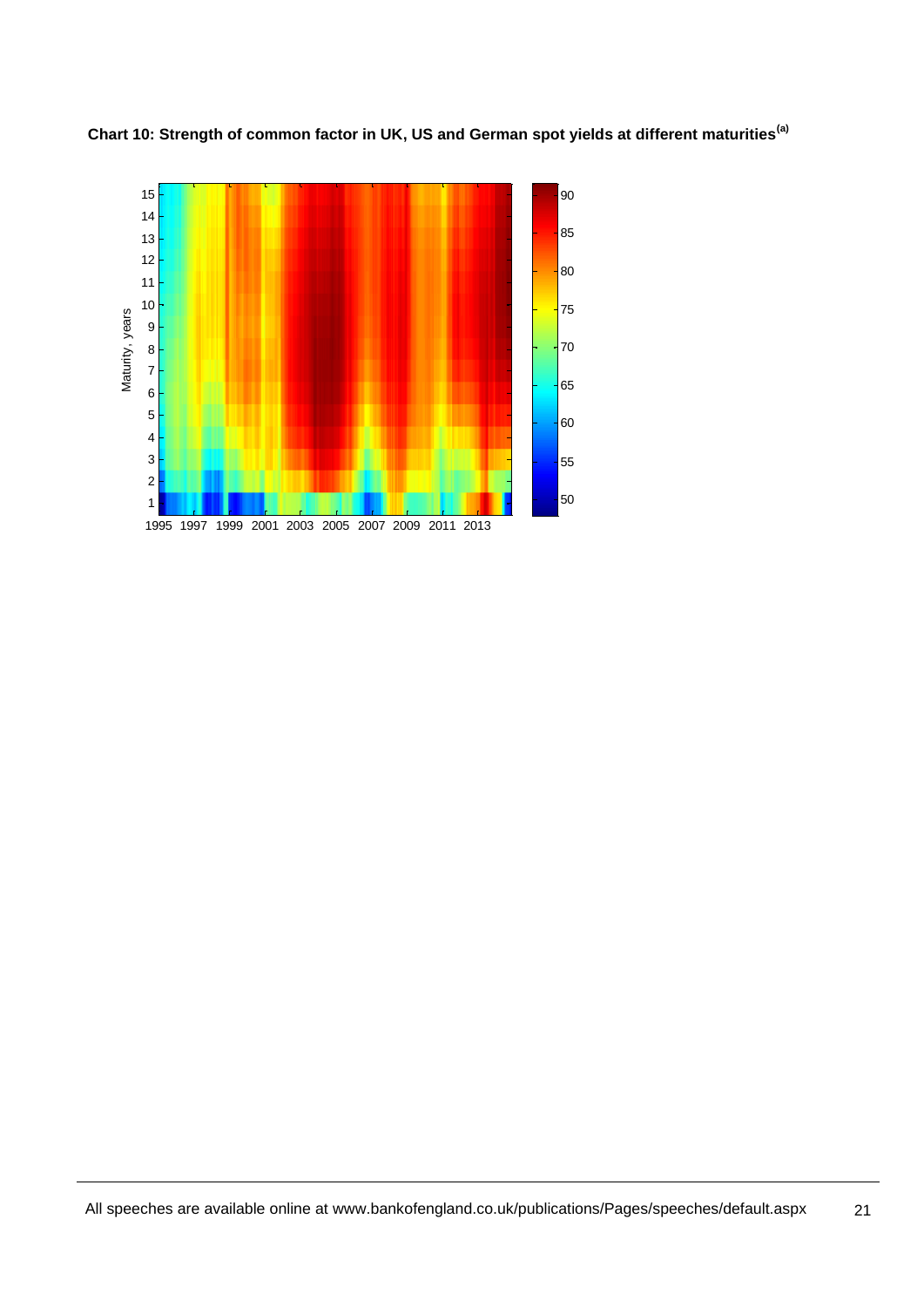![](_page_21_Figure_0.jpeg)

**Chart 11: Strength of common factor in UK, US and German forward rates at different maturities(a)**

Source: Bloomberg and Bank calculations.

(a) Each cell shows the percentage of the variation of weekly changes in UK, US and German interest rates over the past two years explained by the first principal component over those two years. Redder cells indicate a higher percentage, indicating more of a common factor, and bluer cells indicate a lower percentage, indicating less of a common factor.

A previous version of this document had a key going from 0-100%. The current keys are correct.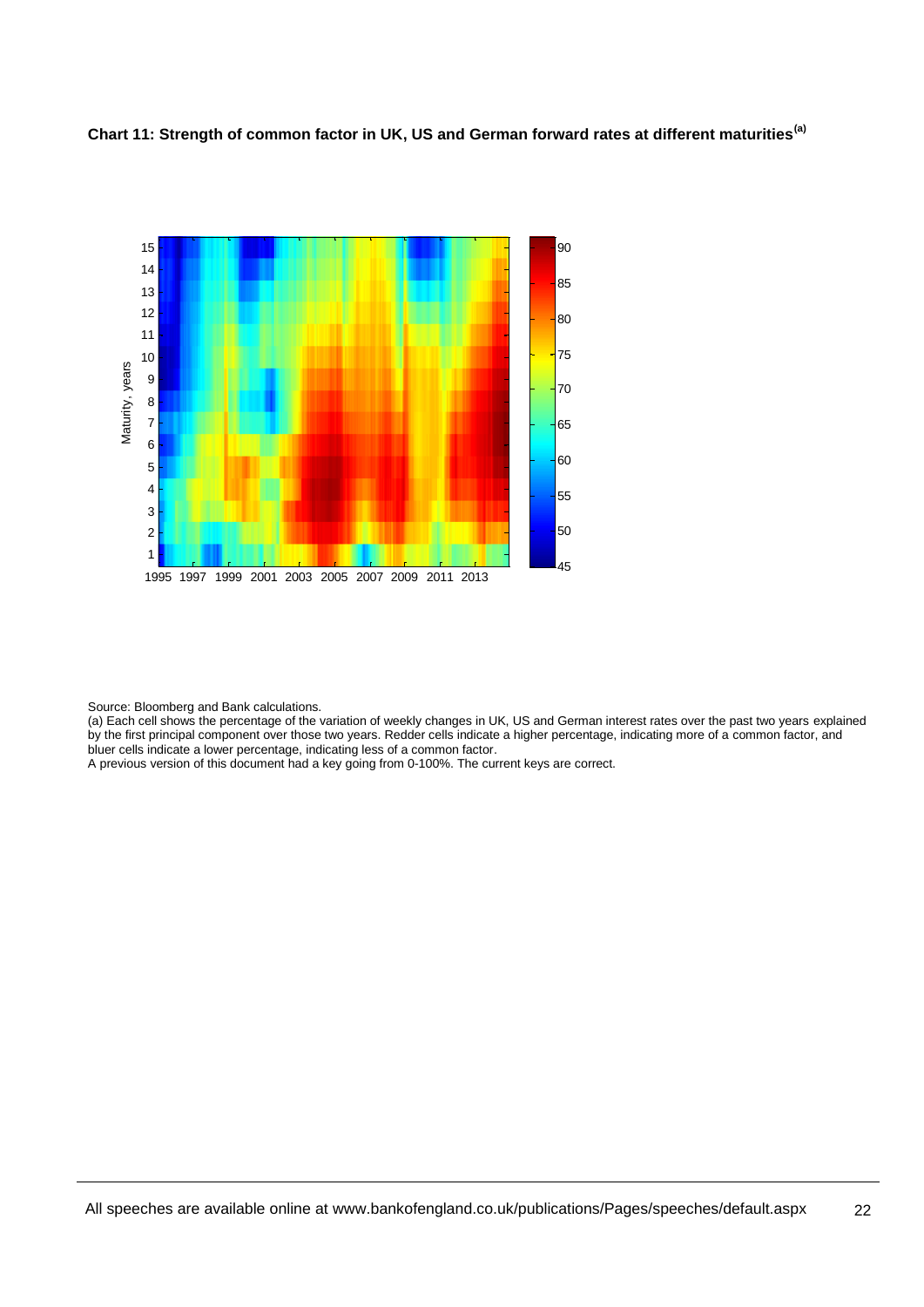## **Chart 12: International reserves (USD) and as a share of global GDP, 1980-2012**

![](_page_22_Figure_1.jpeg)

Sources: IMF IFS, IMF WEO and Bank calculations Sources: IMF International Financial Statistics, IMF WEO and

## **Chart 14: The 5 largest regional financial arrangements(a)**

![](_page_22_Figure_4.jpeg)

Sources: ESM, ABD, FLAR, AMF, BRICS Fortelleza declaration, NAFA, EFSM, EurAsEC ACF. (a) There many other RFAs including FLAR, AMF EurAsEC ACF.

**Chart 13: IMF resources as a share of global GDP(a)**

![](_page_22_Figure_7.jpeg)

Bank calculations. (a) IMF resources include quota, NAB, GAB and bilateral borrowing.

## **Chart 15: International reserves as a share of global external assets, 1970-2012**

![](_page_22_Figure_10.jpeg)

Sources: IMF IFS and updated and extended version of dataset constructed by Lane and Milesi-Ferretti (2007)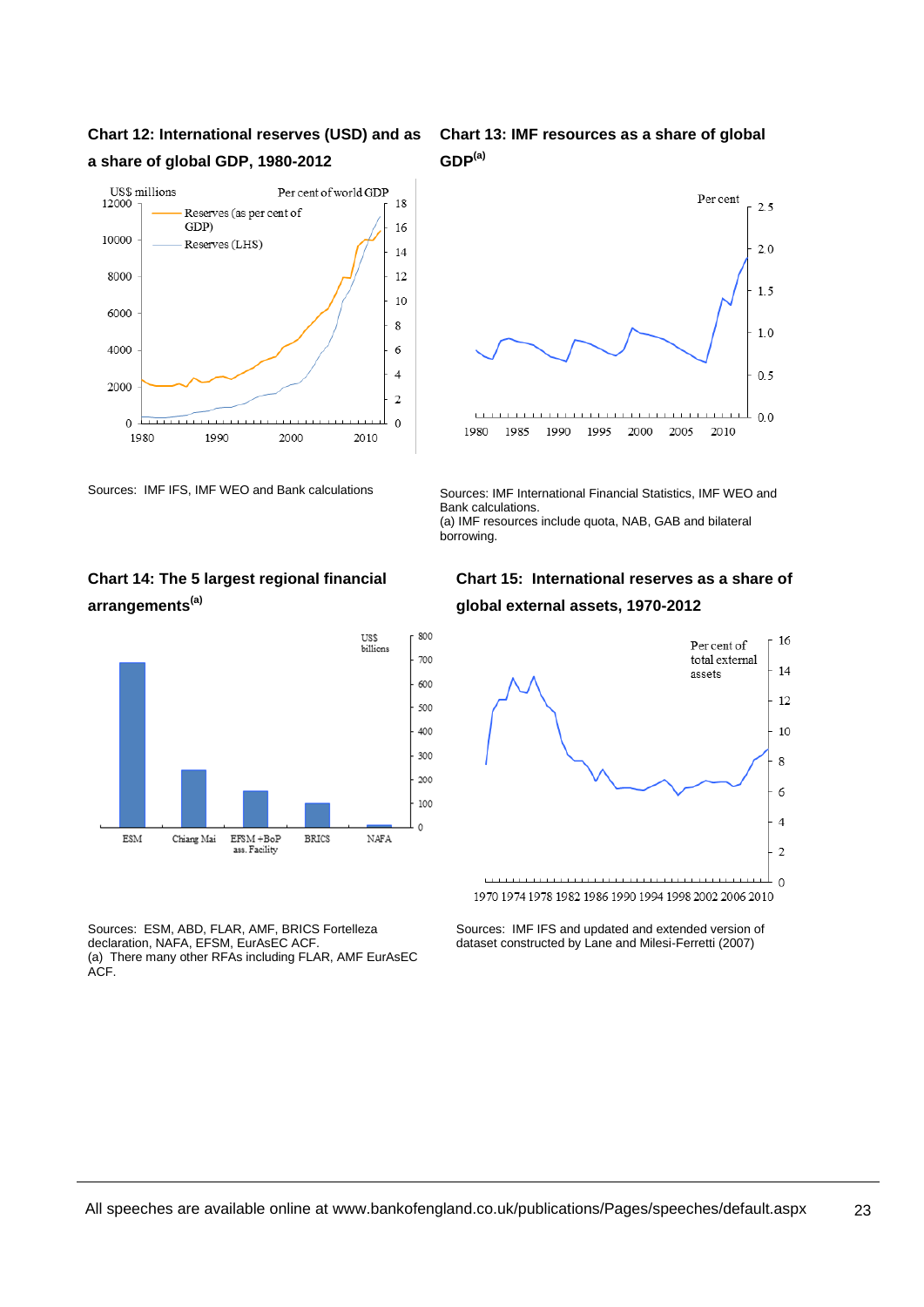## **Chart 16: International reserves as a share of short term external debt, end-2012**

![](_page_23_Figure_1.jpeg)

Sources: IMF IFS, World Bank QEDS and Bank calculations Sources: Sources: IMF International Financial Statistics,

## **Chart 17: Official resources as a share of global external assets**

![](_page_23_Figure_4.jpeg)

IMF WEO, updated and extended version of dataset constructed by Lane and Milesi-Ferretti (2007) and Bank calculations.

(a) IMF resources include quota, NAB, GAB and bilateral borrowing.

(b) Includes EFSF from 2010 until 2013,; ESM from 2012; CMIM and EFSM from 2010, FLAR, AMF from 2011; BoP Assistance Facility from 2002; Nafa from 1994; EurAsEC ACF from 2009.

(c) For swap lines that are formally unlimited, the value of their past maximal drawing was used (where drawn upon).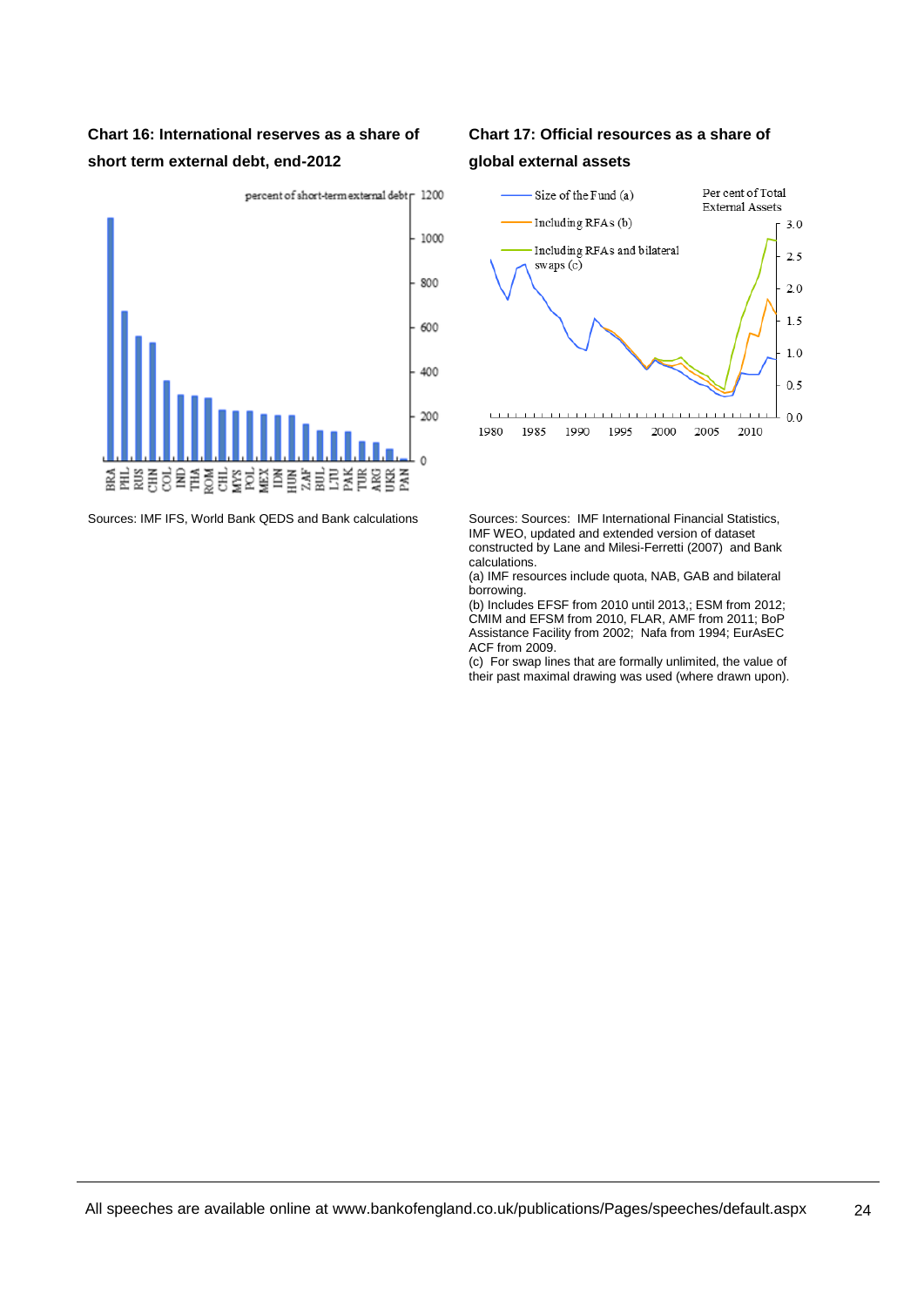**Chart 18: Cross country asset class correlations** 

#### **Ordered by asset Ordered by country**

![](_page_24_Figure_3.jpeg)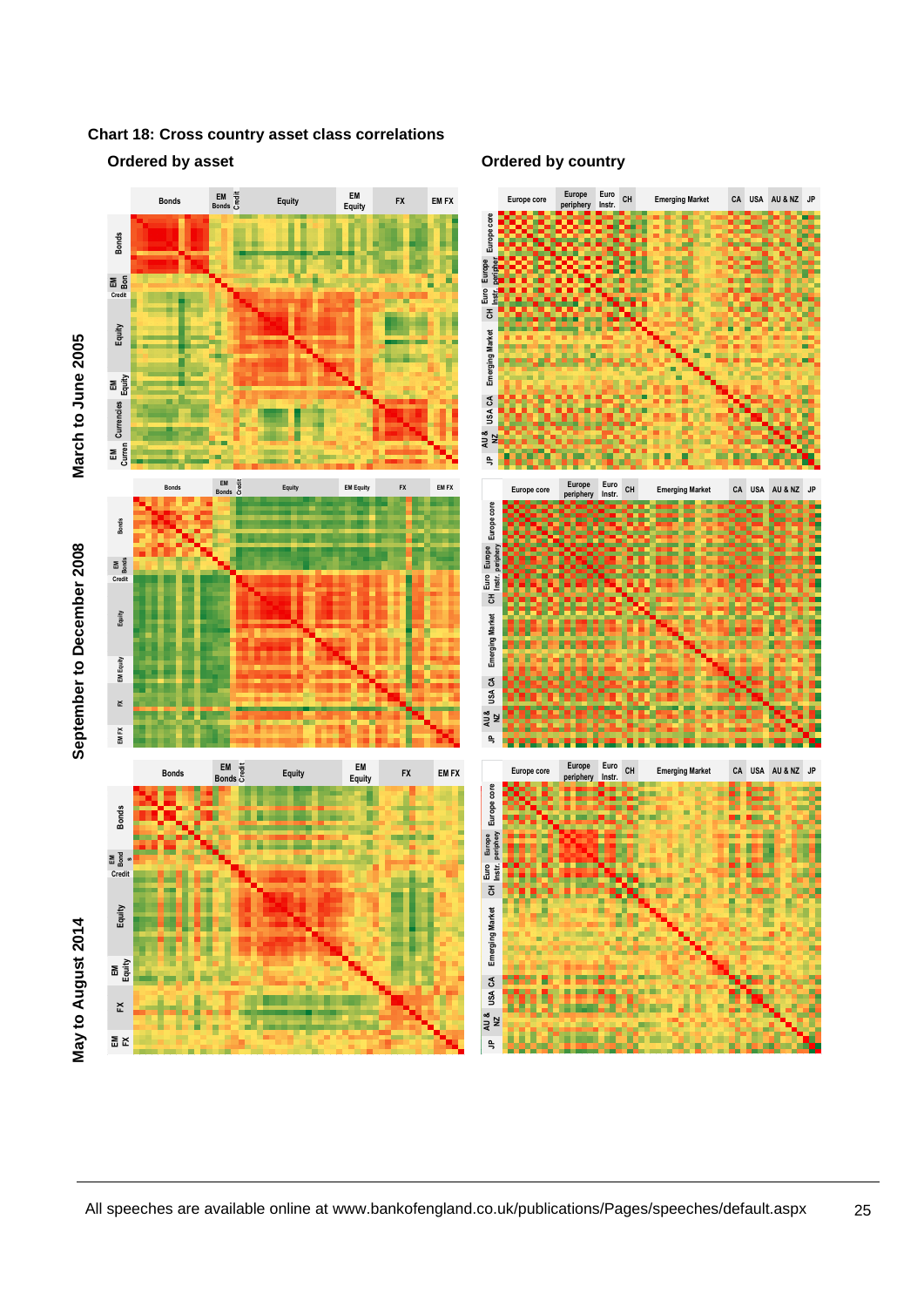Correlation coefficient colour scale

![](_page_25_Figure_1.jpeg)

#### Sources: Bloomberg and Bank calculations.

(a) Correlation matrices are based on correlation matrices developed by HSBC FX Quantitative Strategy Team. Data refer to correlation of weekly returns measured over a backward-looking one-year period. Quotation conventions for prices and yields have been normalised onto a price-based quotation convention so that a positive correlation denotes equity prices going up and bond prices going up for example (hence yields and spreads dropping). The VIX has been normalised like a yield, so that VIX going down with equity prices rising produces positive correlation.

## **Chart 19: Cross-border bank claims on all sectors(a)**

![](_page_25_Figure_5.jpeg)

![](_page_25_Figure_6.jpeg)

Source: BIS and Bank calculations.

(a) Data cover international financial claims and liabilities of bank offices resident in 46 countries. Nominal series (in US dollars) have been deflated with a measure of US CPI.

![](_page_25_Figure_9.jpeg)

Source: BIS and Bank calculations.

(a) Data cover loans and debt securities for 35 countries between 1995 and 2012. Nominal series (in local currency) have been deflated with a measure of domestic CPI.